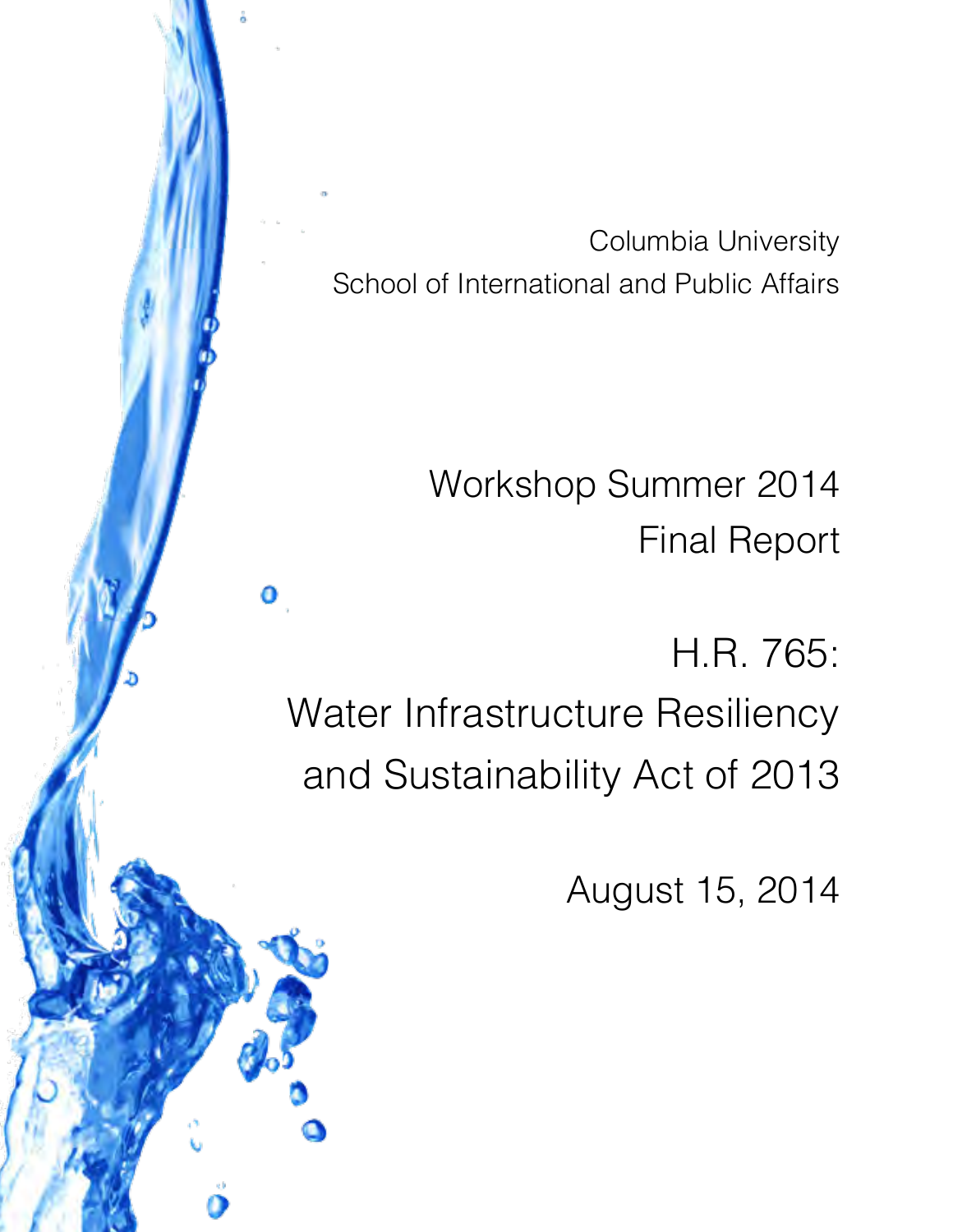# Workshop in Applied Earth Systems

Management I

## 2014 Final Report

H.R. 765: Water Infrastructure Resiliency and Sustainability Act of 2013

Date: August 15, 2014 Faculty Advisor: Professor Howard Apsan Manager: Ingerid P. Huus-Hansen Deputy Manager: Adrian Ang Task Manager: Anindita Chakraborty Task Team: Jessica Cunningham, Lauren Bernstein Team Members: Adrian Ang, Lauren Bernstein, Anindita Chakraborty, Jessica Cunningham, Lili Gao, Ingerid Huus-Hansen, Miki Inaoka, Xiaoyu Qin, Mengqi Shi, He Tang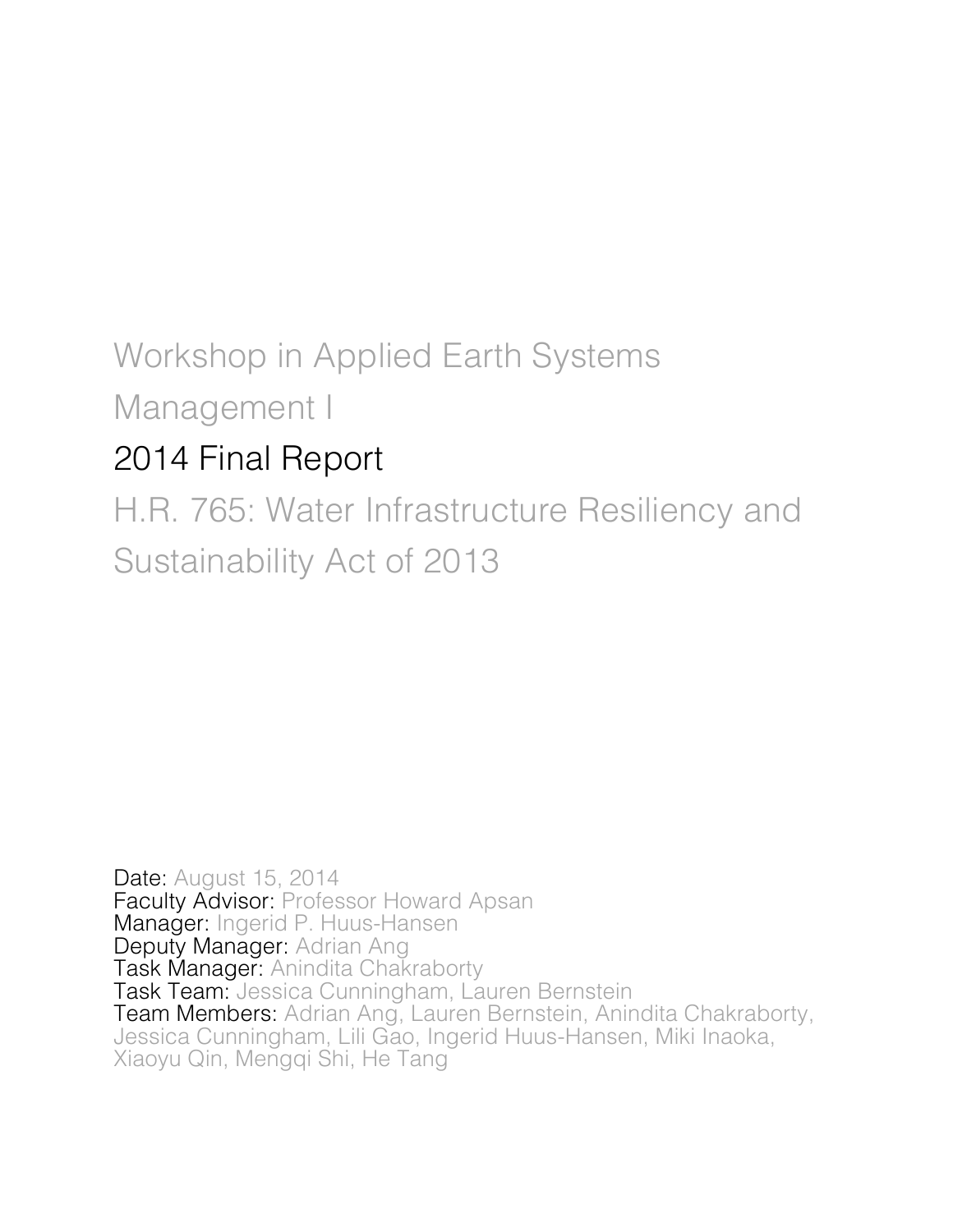## **Table of Contents**

| 1. Executive Summary                        |    |
|---------------------------------------------|----|
| 2. Background and Context                   |    |
| 3. H.R. 765: Components of the Bill         |    |
| 4. Supported Projects and Potential Impacts | 12 |
| 5. Controversies                            | 16 |
| 6. Program Measurement                      | 17 |
| 7. Conclusion                               | 19 |
| 8. Bibliography                             | 20 |

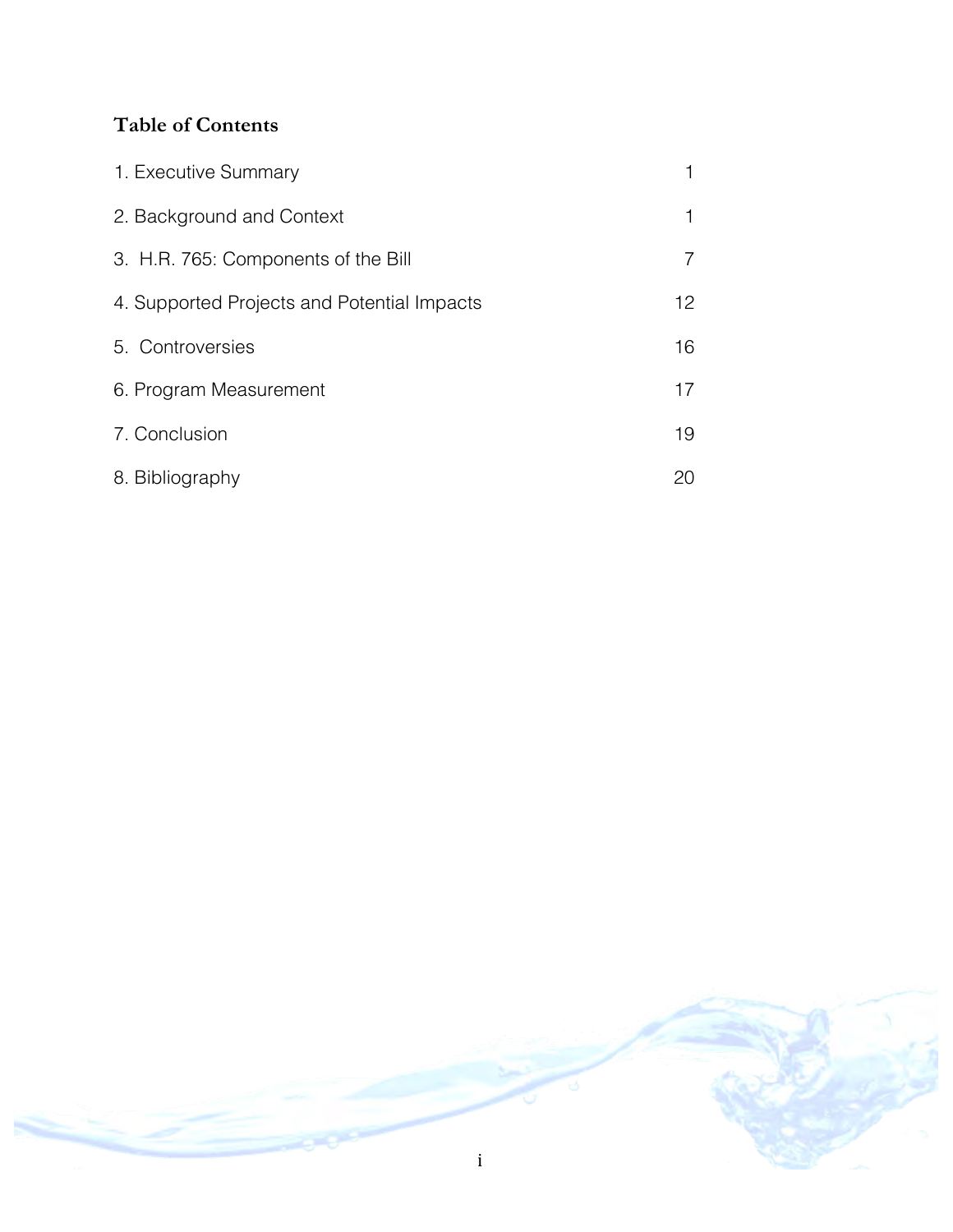#### **1. Executive Summary**

One of the most significant problems of the 21<sup>st</sup> Century will be caused by the scarcity of clean water resources due to changing hydrological conditions caused by climate change. In the United States, most water infrastructure was built before World War II, affecting water system reliability and increasing expenditure on emergency repair. An investment of \$1 trillion for the next 25 years is anticipated to maintain current standards of water services<sup>1</sup> and does not cover other critical areas such as floodwater retention, storm-water runoff, green infrastructure, and wetlands. The Water Infrastructure Resiliency and Sustainability Act of 2013 (H.R. 765) proposes to implement a grants program aimed at financing water infrastructure projects. The Bill formulates a competitive grants program open to owners and operators of water systems throughout the country to help implement a broad array of water infrastructure projects that would increase the system's reliability, quality or adaptability. The goal of the Bill is to increase resiliency of water systems in the face of changing hydrological conditions. The grants program will be administered by the Environmental

Protection Agency (EPA). Priority will be given to projects that are under severe stress or are the most vulnerable to changing water supply scenarios due to climate change.

The increasing frequency and intensity of extreme weather events point to the urgency of H.R. 765. Mitigation of the harmful effects of climate change requires the overhaul of existing infrastructure. H.R. 765 can serve as one step toward renovating the country's aging infrastructure.

## **2. Background and Context**

America's water infrastructure is living on borrowed time. A recent report by the American Society of Civil Engineers grades American water infrastructure a  $D+<sup>2</sup>$  This is a worrying because of the implications of an aging water infrastructure are exacerbated by increasing population densities coupled with changing hydrological conditions. A typical drinking water supply system is expected to last between fifteen and ninety five years<sup>3</sup>. The urgency of the issue further increases when one takes into account climate change and rising sea levels that impair the ability of current systems to function effectively.

<sup>1&</sup>lt;br>http://www.awwa.org/Portals/0/files/legreg/document s/BuriedNoLonger.pdf <sup>2</sup> http://www.infrastructurereportcard.org/drinking-

<sup>!!!!!!!!!!!!!!!!!!!!!!!!!!!!!!!!!!!!!!!!!!!!!!!!!!!!!!!</sup> <sup>2</sup> http://www.infrastructurereportcard.org/drinkingwater/

<sup>&</sup>lt;sup>3</sup> Same as above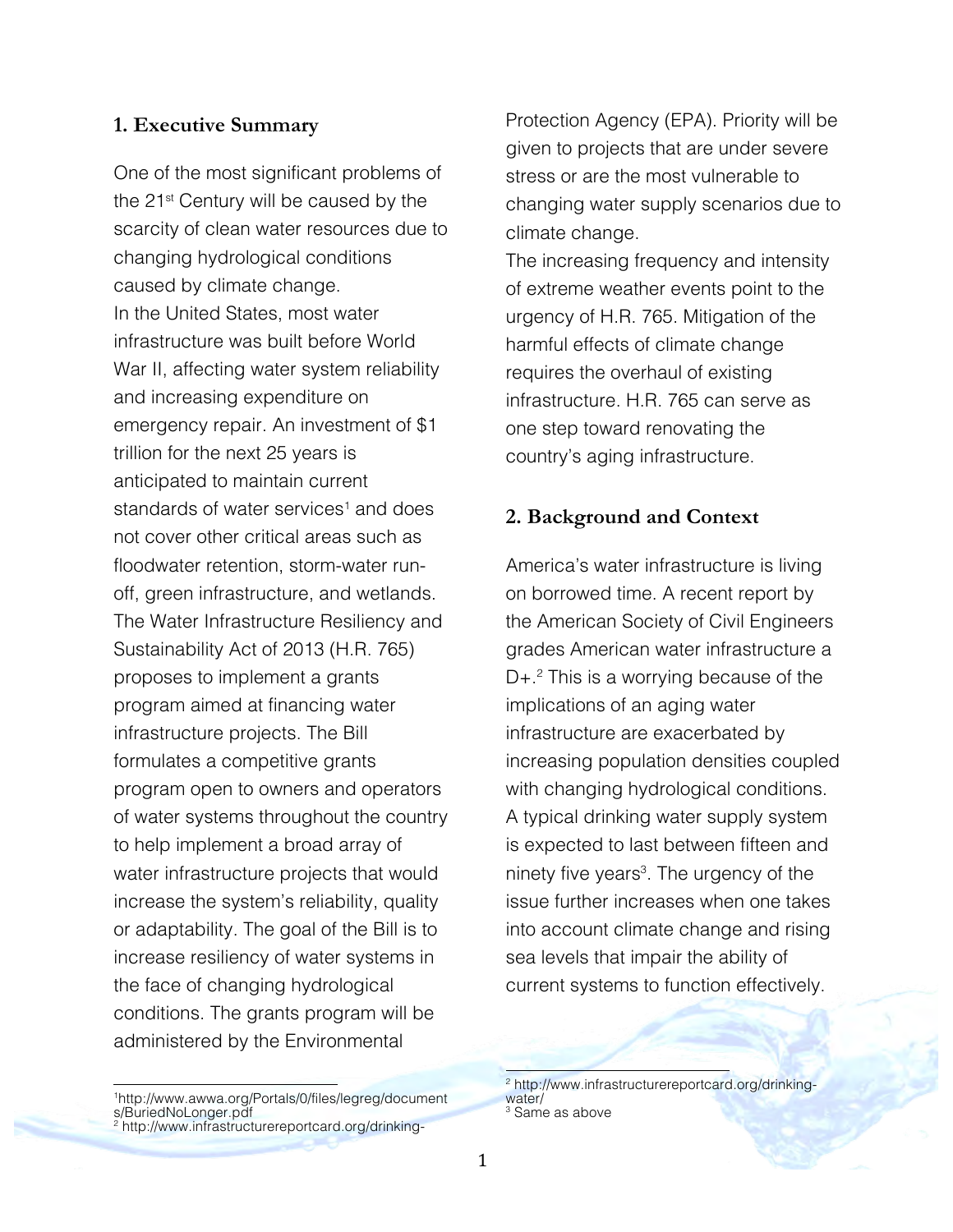Comparing drought and flood conditions in California and Florida The scientific community has reached general consensus about climate change being responsible for changing weather patterns and increasing the intensity and frequency of extreme weather events<sup>4</sup>. Climate change will affect the hydrological cycle in terms of precipitation levels, atmospheric

earth has warmed 1.4°F since 1880 and temperatures are expected to rise another 2°F by the end of this century6 . Increased temperatures result in shorter winters, producing more rain instead of snow in late autumn and early spring, which consequently decreases snowpack. Rain on snow can create flash floods and inundate reservoirs that would normally receive



Figure 1 Projected changes in the water cycle. Source: USGCRP (2009) The two extremes of variability in precipitation patterns are drought and flood. Most of the continental United States has been impacted by one or the other since the beginning of the 20<sup>th</sup> Century

concentrations of water vapor, temperature increase, cloud formations, run-off and stream-flow patterns<sup>5</sup>. The

water at a steadier pace during the summer. Higher temperatures increase the rate of evaporation, depleting reservoirs and decreasing soil moisture. The extended growing season

<sup>6</sup> "Earth Observatory: Global Temperatures," Accessed June 10, 2014, http://earthobservatory.nasa.gov/Features/WorldOfCh ange/decadaltemp.php.

!!!!!!!!!!!!!!!!!!!!!!!!!!!!!!!!!!!!!!!!!!!!!!!!!!!!!!!

<sup>!!!!!!!!!!!!!!!!!!!!!!!!!!!!!!!!!!!!!!!!!!!!!!!!!!!!!!!</sup> 4 Social Sciences - Environmental Sciences: William R. L. Anderegg, James W. Prall, Jacob Harold, and Stephen H. Schneider, Expert credibility in climate change PNAS 2010 ; published ahead of print June 21, 2010, doi:10.1073/pnas.1003187107 <sup>5</sup> NASA. 2012. The Water Cycle and Climate Change. http://earthobservatory.nasa.gov/Features/Water/pag e3.php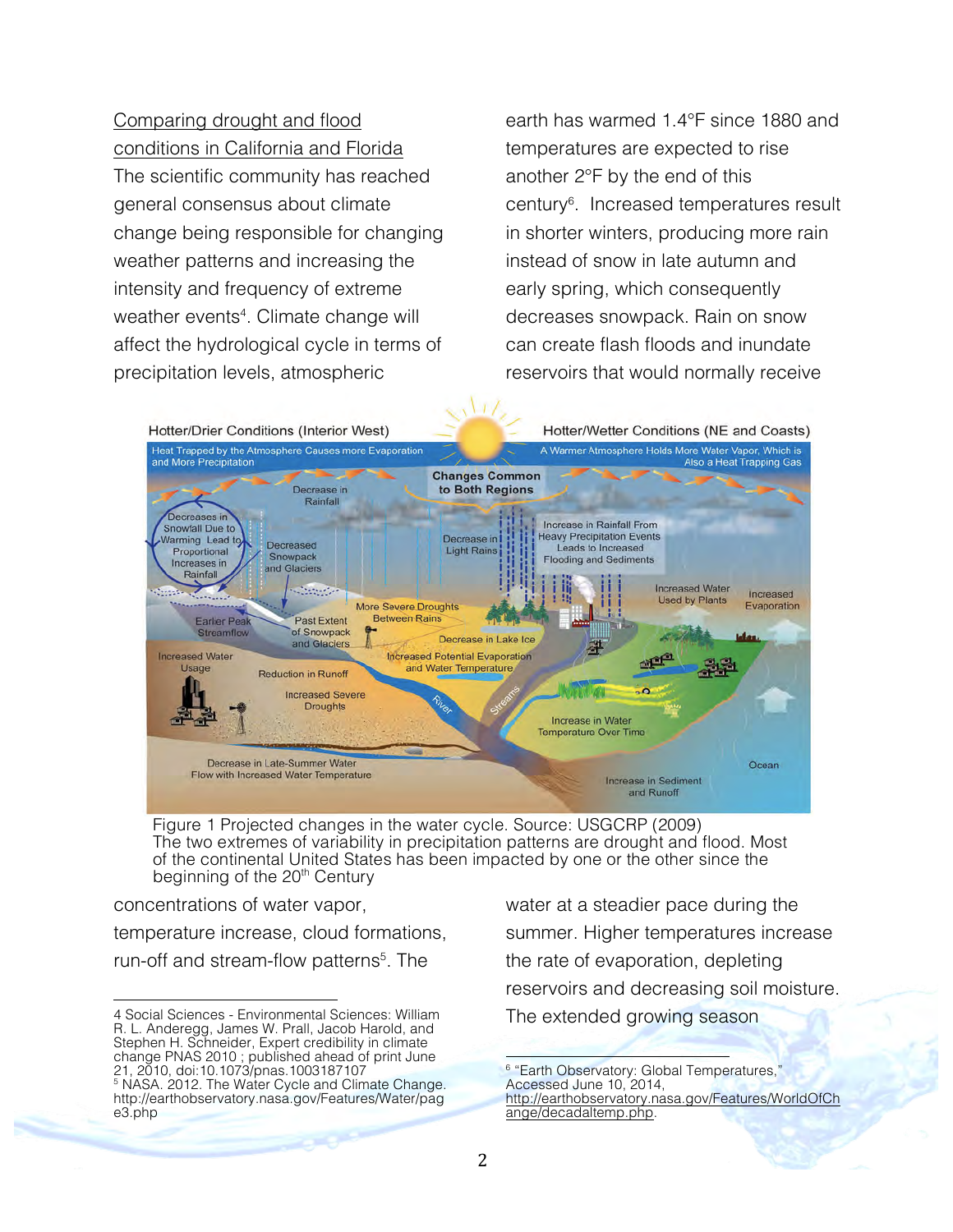intensifies agricultural needs, which currently account for 62% of fresh water withdrawals in the U.S. (excluding thermoelectric power).7

agricultural output<sup>8</sup>. Given the system's scale and impact, California is extremely sensitive to changing hydrological conditions. 2013 was the



Figure 2. US Seasonal Drought Outlook for period of March 20 – June 30, 2014.

#### California Drought

The current drought in California exemplifies the impacts of increased temperatures. The state is home to one of the largest water systems in the world, managing 40,000,000 acre feet of water per year. Its various subsystems serve 38 million people and irrigate 29 million acres of farmland, which in turn produce 11% of the US

!!!!!!!!!!!!!!!!!!!!!!!!!!!!!!!!!!!!!!!!!!!!!!!!!!!!!!! <sup>7</sup> "Irrigation Water Use," Accessed June 17, 2014, http://water.usgs.gov/edu/wuir.html.

driest year since 1849, with current precipitation 76.36% below average precipitation levels. Snowpack on the Sierra Nevada mountain range has been minimal and many reservoirs are at 50% capacity.<sup>9</sup> Infrastructure changes, such as replacing pipes, could save 700,000 acre-feet of water per year from non-

visible leaks<sup>10</sup>. This does not even take into account the potential damage from natural disasters. The State Water Project built its last reservoir in 1973, even though the population has increased from approximately 21 million 20 to June 30, 2014, National Oceanic and Atmospheric

!!!!!!!!!!!!!!!!!!!!!!!!!!!!!!!!!!!!!!!!!!!!!!!!!!!!!!!

<sup>&</sup>lt;sup>8</sup> State and Country Quick Facts: California," last revised June 11, 2014, revised June 11, 2014, http://quickfacts.census.gov/qfd/states/06000.html.<br><sup>9</sup> Bob Henson, California Drying': the outlook for rainfall, water supply, and energy, January 13, 2014, http://www2.ucar.edu/atmosnews/opinion/10879/calif ornia-dryin. <sup>10</sup> Leak Detection, Mar 13, 2010,

http://www.water.ca.gov/wateruseefficiency/leak/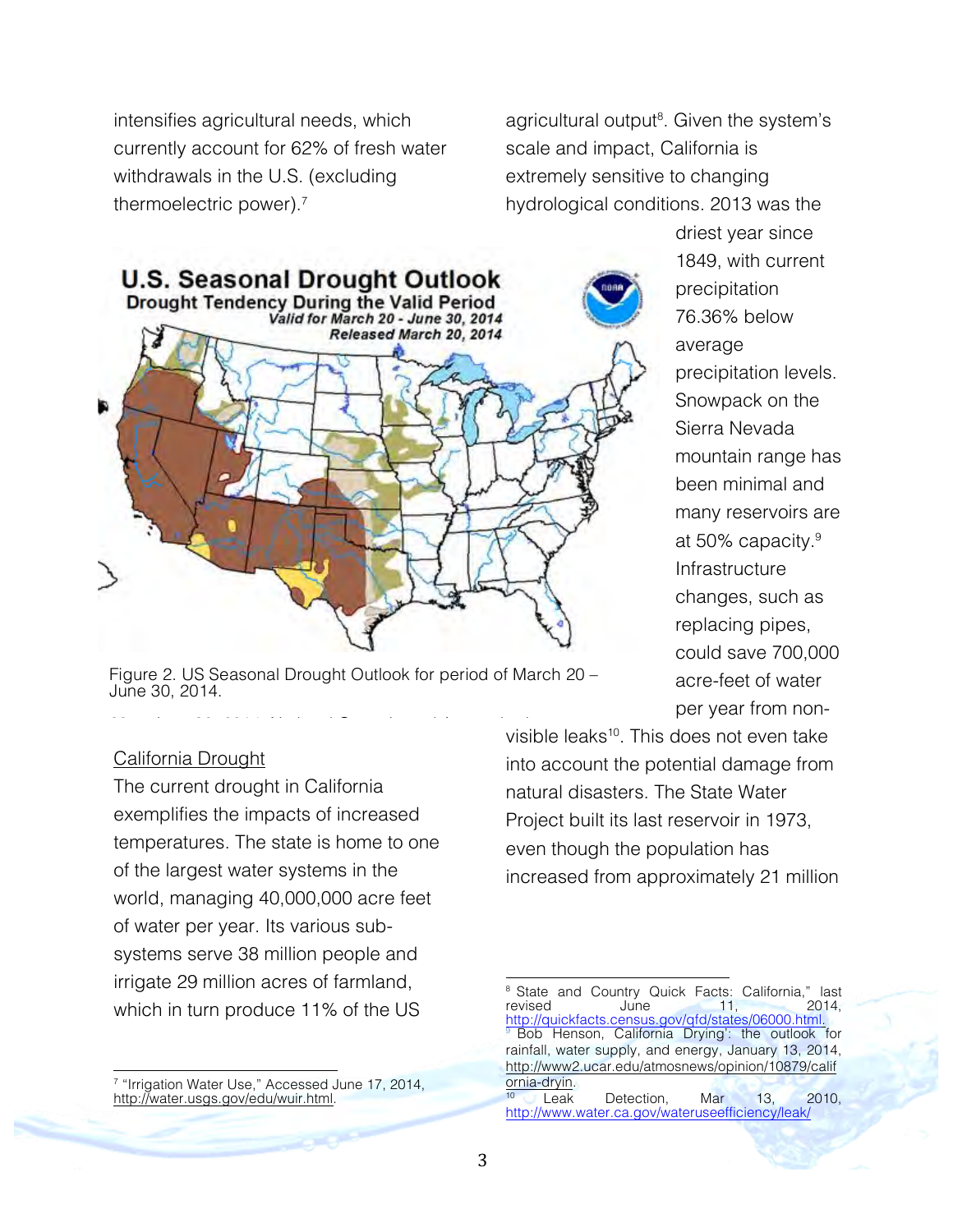to 38 million in the last 40 years and continues to grow<sup>11</sup>.

## Flash floods in Florida

Precipitation levels are expected to increase because warmer air has higher capacity to hold moisture, approximately 7% more for each additional degree centigrade increase. Since 1901, precipitation rates have

increased 0.2% per decade. Scientists cannot predict future patterns of precipitation, however, there is consensus that regions currently experiencing precipitation peaks will become wetter and dry regions will become drier. The increased precipitation will have a tendency to occur in "extreme,



Figure 3: U.S. Spring Flood Risk, National Oceanic and Atmospheric Administration

one day events" which can put excess pressure on storm water systems and cause flooding<sup>12</sup>.

Pensacola's gutter and storm water system overflowed and caused local water contamination from sewage. Storms such as these are capable of destroying habitats and infrastructure, increasing turbidity, and contaminating

In April 2014, a storm from the Gulf of

Mexico hit Florida and Alabama, breaking records for rainfall in the Pensacola area, with 20.47 inches of precipitation over two days. In the two

weeks leading up to the storm, the

damaged roads and homes.

region received 2-6 times the average precipitation for that time of year<sup>13</sup>. The onslaught of rain created sinkholes and

<sup>!!!!!!!!!!!!!!!!!!!!!!!!!!!!!!!!!!!!!!!!!!!!!!!!!!!!!!!</sup> <sup>11</sup> Wayne Lusvardi, Drought could cascade through<br>State Infrastructure, January 23, 2014, Infrastructure, January 23, 2014,<br>vatchdog.com/2014/01/23/drought-couldhttp://calwatchdog.com/2014/01/23/d<br>cascade-through-state-infrastructure/ cascade-through-state-infrastructure/<br><sup>12</sup> Climate Change Indicators in the United States, May 29, 2014, http://www.epa.gov/climate/climatechange/science/in

dicators/weather-climate/index.html

<sup>!!!!!!!!!!!!!!!!!!!!!!!!!!!!!!!!!!!!!!!!!!!!!!!!!!!!!!!</sup> <sup>13</sup> North Central Gulf Coast Historic Flash Flood Event – 29-30 April 2014, May 7, 2014, http://www.srh.noaa.gov/mob/?n=flashflood\_0429201 4.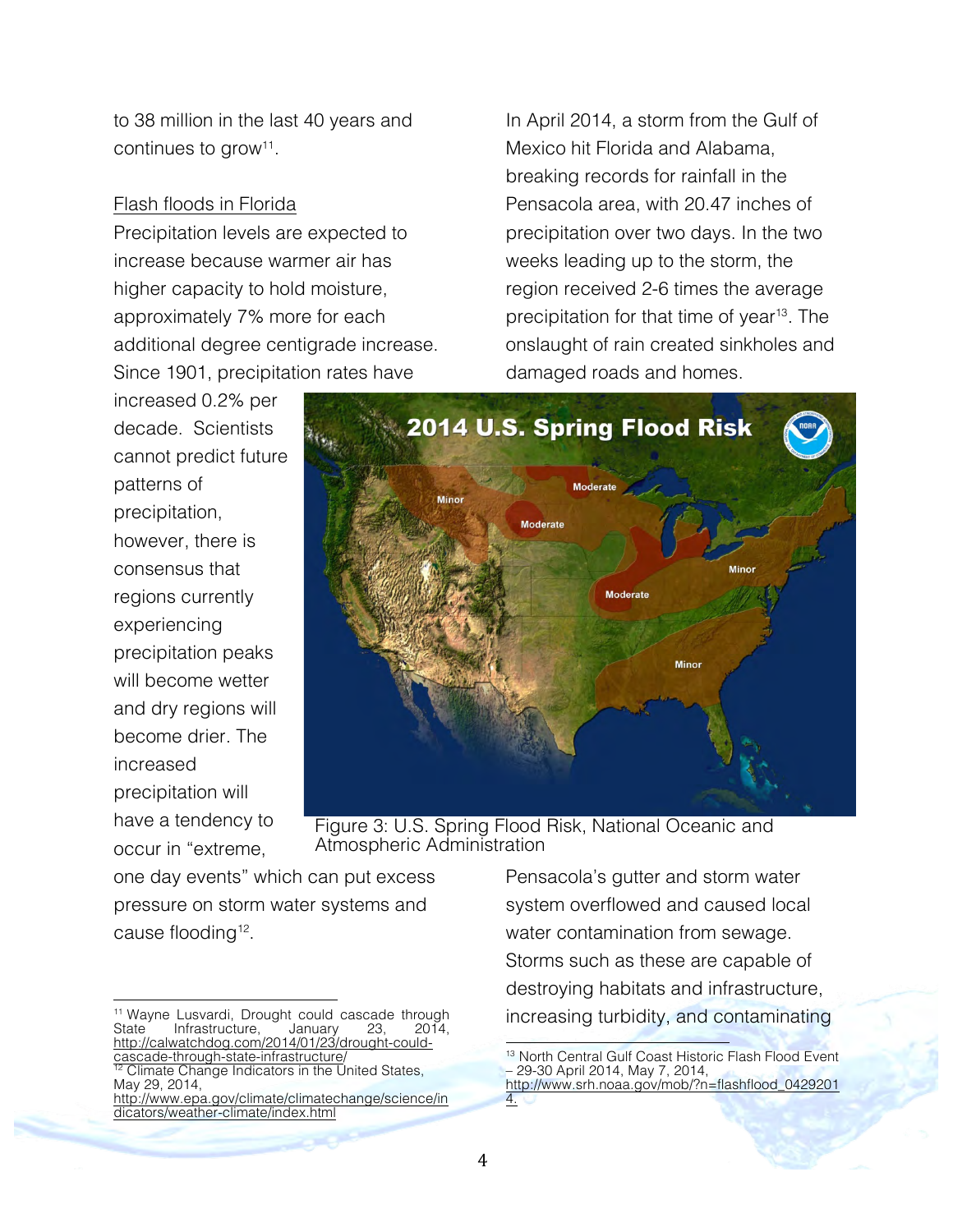rivers and coastal regions. Additionally, when heavy rain falls in a city, the impervious nature of paved surfaces prevents replenishment of groundwater resources. Improvements to storm water systems and road surfaces could help cities take advantage of increased precipitation.

figure below represents the condition of water resources in the U.S. in 2050.

Southern and Southwestern parts of the U.S. face grave risk to water supply systems. States like California, Nevada, Florida, and Arizona have been facing severe drought conditions, and,



consequently, severe water shortages. Moreover, almost all regions of the U.S. face moderate to extreme susceptibility to water related risks.

Figure 4: Water Supply Sustainability Index (2050), National Resources Defense Council (2010)

#### State-wise water risk index

The vulnerability of water systems is impacted in different ways across the country. A study conducted by the National Resources Defense Council rated states in the US according to a sustainability metric based on water demand, susceptibility to drought, groundwater use and projected increase in summer water deficit. The

#### Policy Background

2013 was the driest year in California on record and the drought trend is continuing. 14 As reservoir levels continue to shrink in California, water supply systems are put under increasing pressure to serve the population. This is evident in the graph depicting the current and historical

!!!!!!!!!!!!!!!!!!!!!!!!!!!!!!!!!!!!!!!!!!!!!!!!!!!!!!! <sup>14</sup> California Department of Water Resources: http://www.water.ca.gov/waterconditions/, http://cdec.water.ca.gov/cdecapp/resapp/getResGra phsMain.action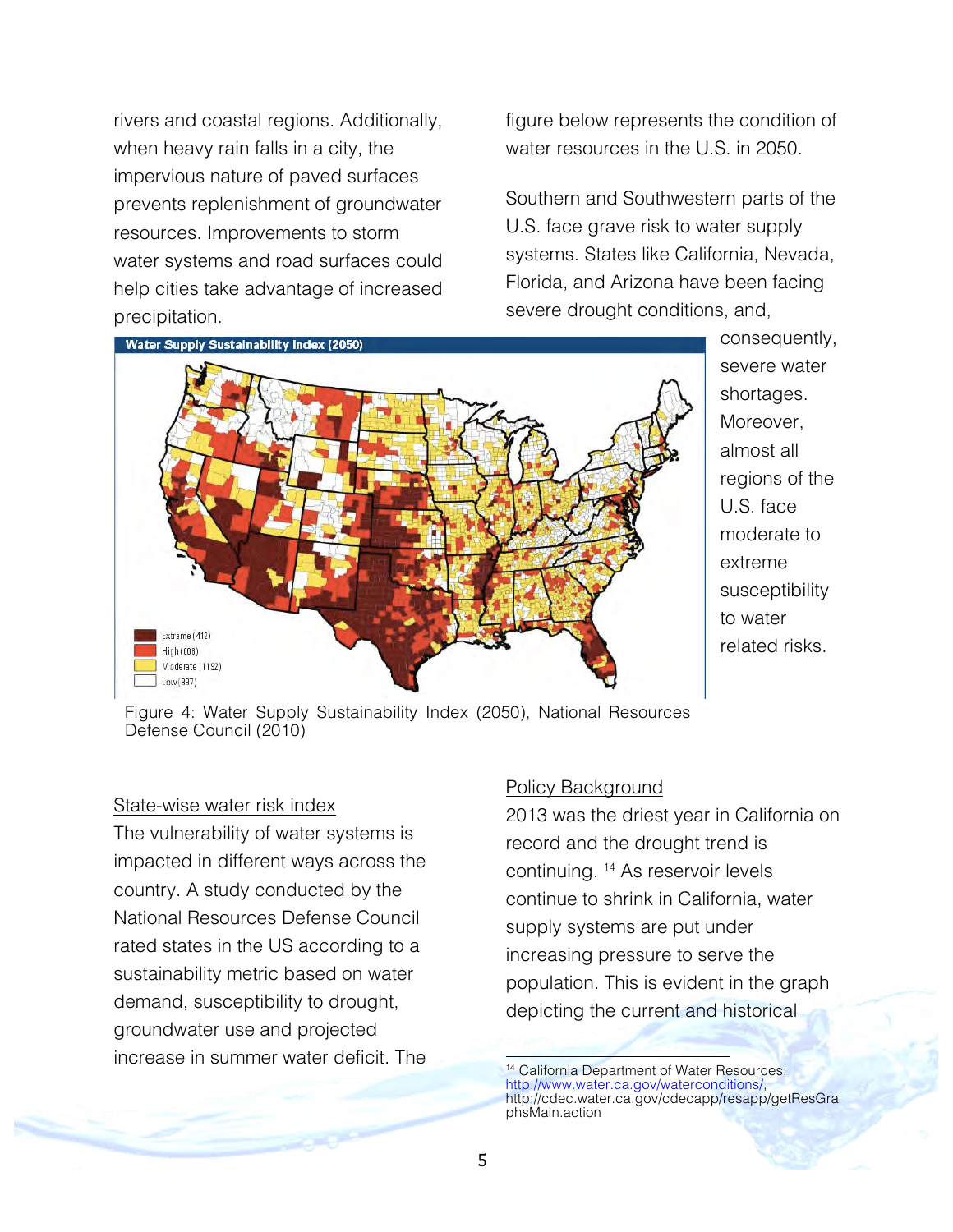reservoir levels for the twelve major reservoirs across California. Positioned all over the state, each one has lost a significant amount of storage volume compared to the historical levels. Two have lost more than 25% while the rest have lost more than 40% to 50% of the historical levels.

In this context of threatened water supply in California, H.R. 765: Water Infrastructure Resiliency and Sustainability Act of 2013 was introduced by California Democratic Representative, Lois Capps on February 15, 2013. It has been cosponsored by twenty-four of Representative Capps's colleagues, all of whom are Democrats, including seven from California. The Bill has currently been referred to the Committee on Transportation and Infrastructure, as well as the Committees on Energy and Commerce, and the Committee on Natural Resources. Representative Capps previously submitted this Bill in the House of Representatives on August 1,



California Reservoir Levels: Current vs. Historical Levels *(% of Capacity)* 

Figure 5: Comparison of historic and current California reservoir levels. Source: California Department of Water Resources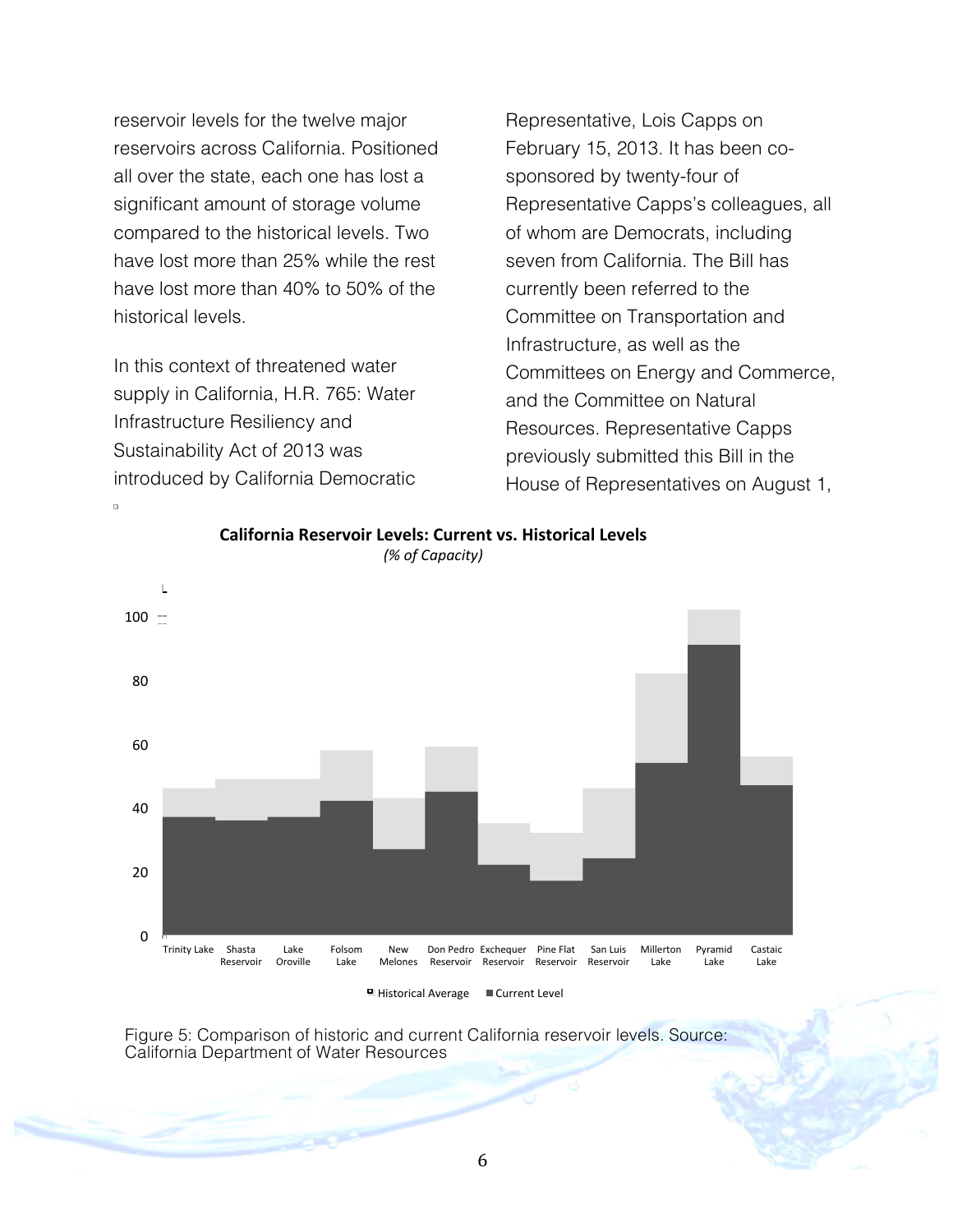2011, but it stalled due to lack of political support.

from 2014 through 2018, whereby the recipients utilize the funds at any stage



The Bill is supported by fourteen national and local organizations, including interest groups ranging from the World Wildlife Foundation to the American Water Work Association as well.<sup>15</sup>

## **3. H.R. 765: Components of the Bill**

The Bill authorizes the EPA Administrator to establish a competitive grants program to fund water infrastructure improvement projects. It grants funds to owners and operators of water systems to increase the resiliency or adaptability of the systems to any ongoing or forecasted changes to their hydrologic conditions. \$50,000,000 would be available each fiscal year

of the planning, design, construction, implementation, operation, or maintenance of their project<sup>16</sup>. To ensure successful implementation of the program, the EPA Administrator would submit a report to Congress no later than three years after the Bill is enacted and every three years thereafter. This should include information regarding the types of projects that apply, as well as information on the projects that ultimately receive funding. In order to calculate the cost of the improvement plan, the EPA Administrator will report on services that are integral to the completion of the plan and they will not include other amounts that the water system receives from the Federal Government.

<sup>!!!!!!!!!!!!!!!!!!!!!!!!!!!!!!!!!!!!!!!!!!!!!!!!!!!!!!!</sup> <sup>15</sup> Williams Matt. "House Bill Would Help Prepare Water Systems for Climate Change." Association of California

Water Agencies. Feb. 21 2013. Accessed. June 11 2014.

<sup>(</sup>http://www.acwa.com/news/climate-change/house-Bill-would-help-prepare-water-systems-climatechange).

<sup>&</sup>lt;sup>16</sup> H.R. 765 Water Infrastructure Resiliency and Sustainability Act of 2013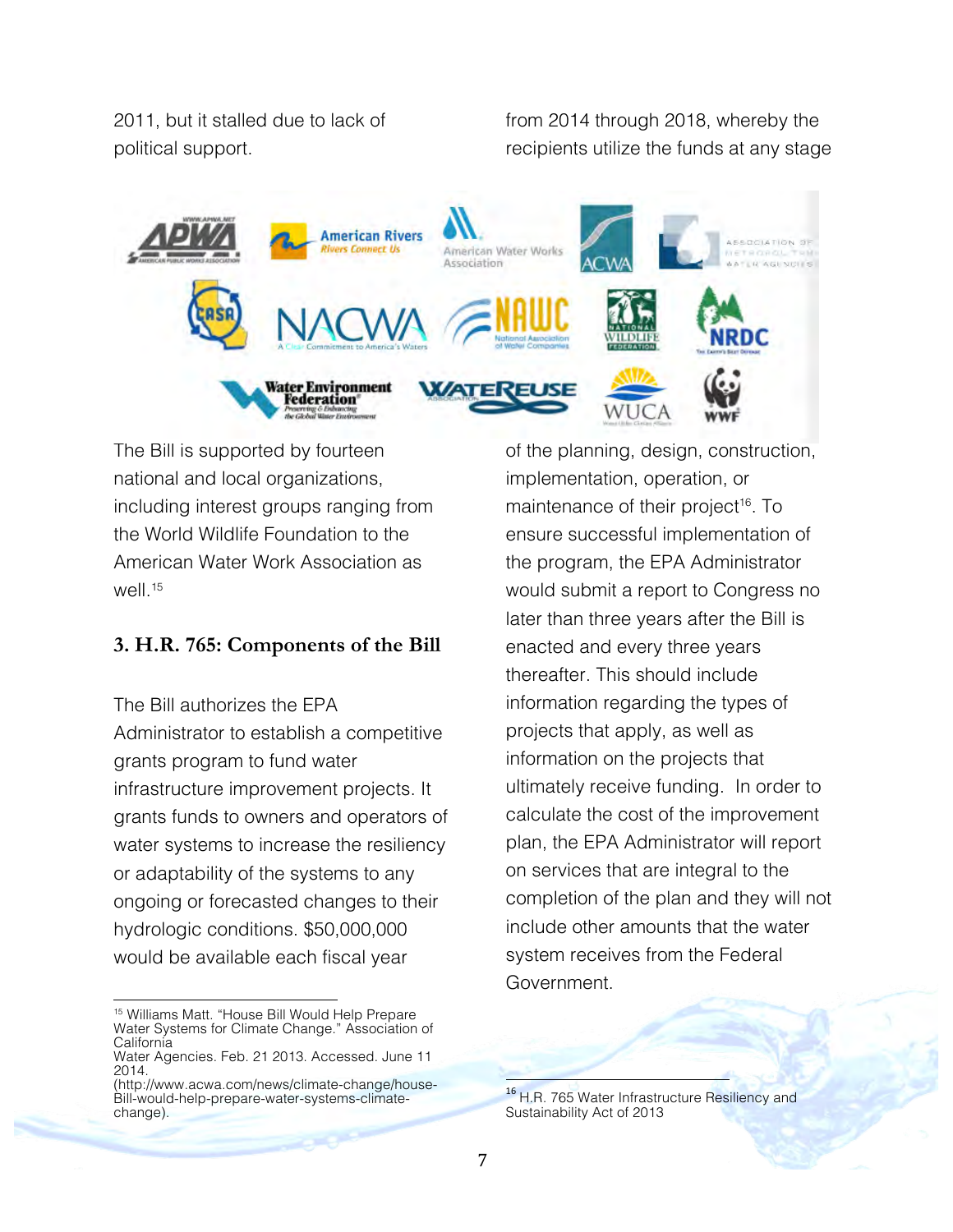In light of climate change factors, when granting funding, the EPA Administrator is to prioritize projects by ones facing the greatest and most immediate risk. This should be determined based on the most applicable, up-to-date scientific research available.

In addition, the projects are to meet at least one of the following six goals: 1) Promote more efficient water use, water conservation, water reuse, or recycling; 2) Use decentralized, lowimpact development technologies and nonstructural approaches, including practices that use, enhance, or mimic the natural hydrological cycle or protect natural flows; 3) Reduce storm-water runoff or flooding by protecting or enhancing natural ecosystem functions; 4) Modify, upgrade, enhance, or replace existing water system infrastructure in response to changing hydrologic conditions; 5) Improve water quality or quantity for agricultural and municipal uses, including through salinity reduction; 6) Provide multiple benefits, including to water supply enhancement or demand reduction, water quality protection or improvement, increased flood protecting, and ecosystem protection or improvement<sup>17</sup>.

!!!!!!!!!!!!!!!!!!!!!!!!!!!!!!!!!!!!!!!!!!!!!!!!!!!!!!! <sup>17</sup> H.R. 765 Water Infrastructure Sustainability and Reliability Act of 2013

One of the main objectives of this grant program is to be a resource for owners (an entity including a regional, State, Tribal, local, municipal, or private entity) of smaller water systems. This can be interpreted by looking at the structure to which the Bill aims to distribute funds. It is stipulated that the share of "the cost of the program, strategy, or infrastructure improvement… shall not exceed 50 percent of the cost of the plans for improvement." (10.16-23). This condition is meant to narrow the scope of the projects. The limited funding available may also deter owners of larger projects from applying to the grant. However they can still apply for a lesser amount to go toward a smaller piece of the project.

One limitation of the amount awarded that is stipulated in the Bill is that no more than 20% of funds may be made available for activities related to reducing flood damage, risk and vulnerability. In other words, the grant is not meant to be a rescue fund. Instead, the money should go toward the strengthening of water systems, not rebuilding after a natural disaster.

Although the variety of projects that are eligible to receive a grant is wide, the Bill also aims to fund a number of proposals that "utilize innovative approaches" while trying to meet the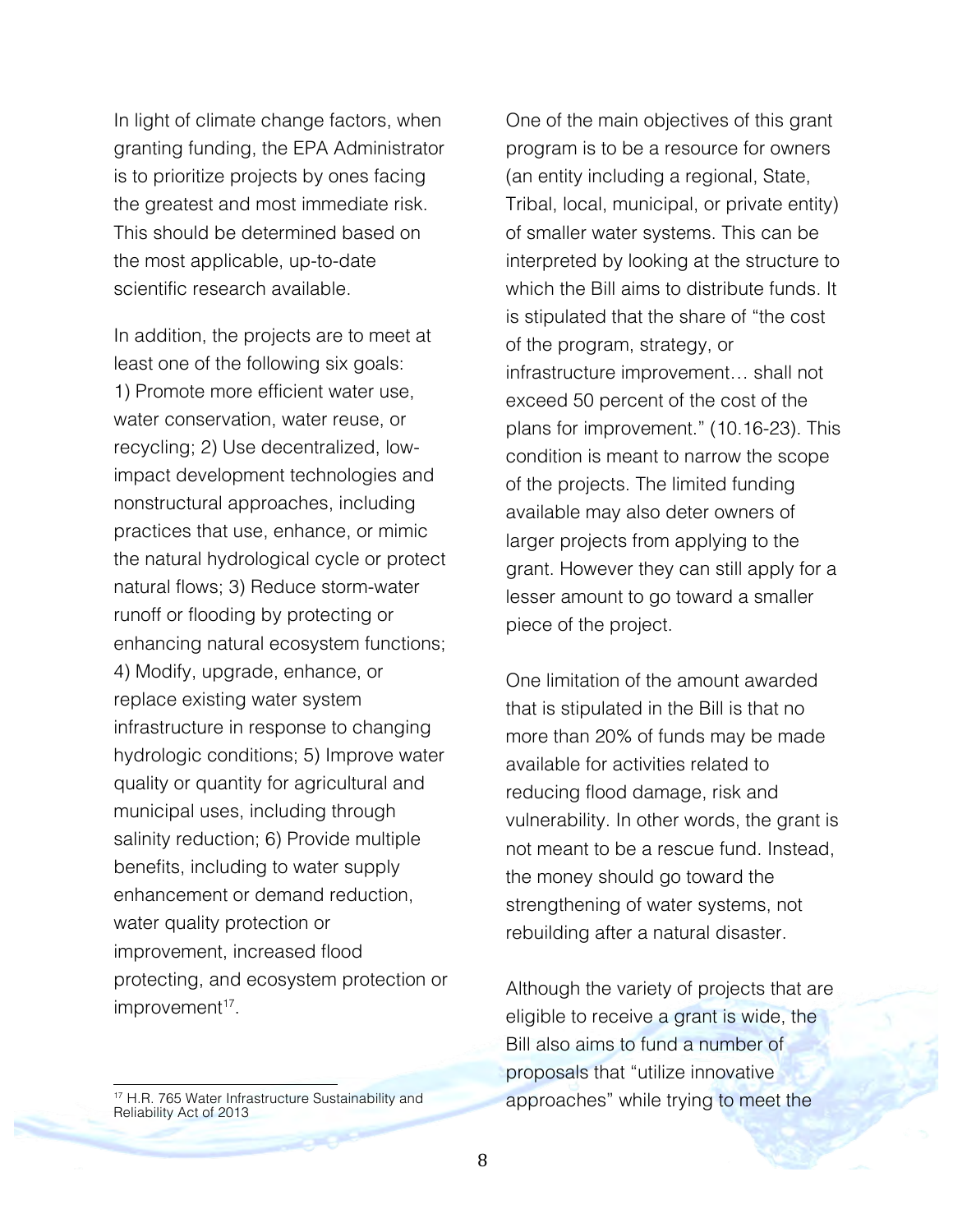goals of improved hydrologic conditions. These may include more efficient water use, low-impact developmental technologies, reducing storm water runoff and flooding, upgrading or enhancing water system infrastructure, improving water quality or quantity for agricultural use, and providing multiple benefits. 18

Alternative financial instruments While many water systems recover costs directly from local ratepayers, significant funds are also provided on the federal level through several subsidized loan and grant programs. The largest federal funds are the Drinking Water State Revolving Fund (DWSRF), which focuses on drinking water quality, and the Clean Water State Revolving Fund (CWSRF), which targets wastewater treatment and natural water resource protection. In recent years, the CWSRF has provided approximately \$5 Billion per year, while the DWSRF has provided approximately \$1.3 billion per year19,20. Specific grant programs exist to address particular water issues, such as green infrastructure installation, watershed management, and pollution

reduction. These specialized programs provide funds on the order of \$1 billion per year 21. However, owing to the global recession, these traditional funding programs have suffered major setbacks. The House Appropriations Committee passed a 2013 Bill that curbed EPA's funding by 17% compared to the 2012<sup>22</sup>. Consequently, funding for the Clean Water State Revolving Fund and the Drinking Water State Revolving Fund also went down significantly.

Traditionally, bonds issued by public water utilities have played a big role in financing water infrastructure projects. Previously considered to be one of the safest investment options on the assumption that freshwater will always be abundant, investors are slowly shifting away from water utility bonds because of the increasing uncertainty of water availability<sup>23</sup>.

!!!!!!!!!!!!!!!!!!!!!!!!!!!!!!!!!!!!!!!!!!!!!!!!!!!!!!!

<sup>&</sup>lt;sup>18</sup> H.R. 765 Water Infrastructure Sustainability and Realiability Act of 2013

<sup>&</sup>lt;sup>19</sup> EPA. (2014) Clean Water State Revolving Fund. Retrieved from:

http://water.epa.gov/grants\_funding/cwsrf/cwsrf\_inde<br>x.cfm, on July 11, 2014  $\frac{\lambda_{10}^{11}}{20}$  EPA. (2014) Clean Water State Revolving Fund.

Retrieved from: http://water.epa.gov/grants\_funding/cwsrf/cwsrf\_inde x.cfm, on July 11, 2014

<sup>&</sup>lt;sup>21</sup> EPA (2014). Catalog of Federal Funding Sources for Watershed Protection. Retrieved from: https://ofmpub.epa.gov/apex/watershedfunding/f?p=f

<sup>&</sup>lt;u>edfund:1,</u> on July 11, 2014<br><sup>22</sup> http://www.waterworld.com/articles/print/volume-28/issue-10/editorial-features/show-me-the-moneyoptions-infrastructure-funding.html<br><sup>23</sup> <u>http://www.ceres.org/resources/reports/water-</u>

ripples-expanding-risks-for-u.s.-water-providers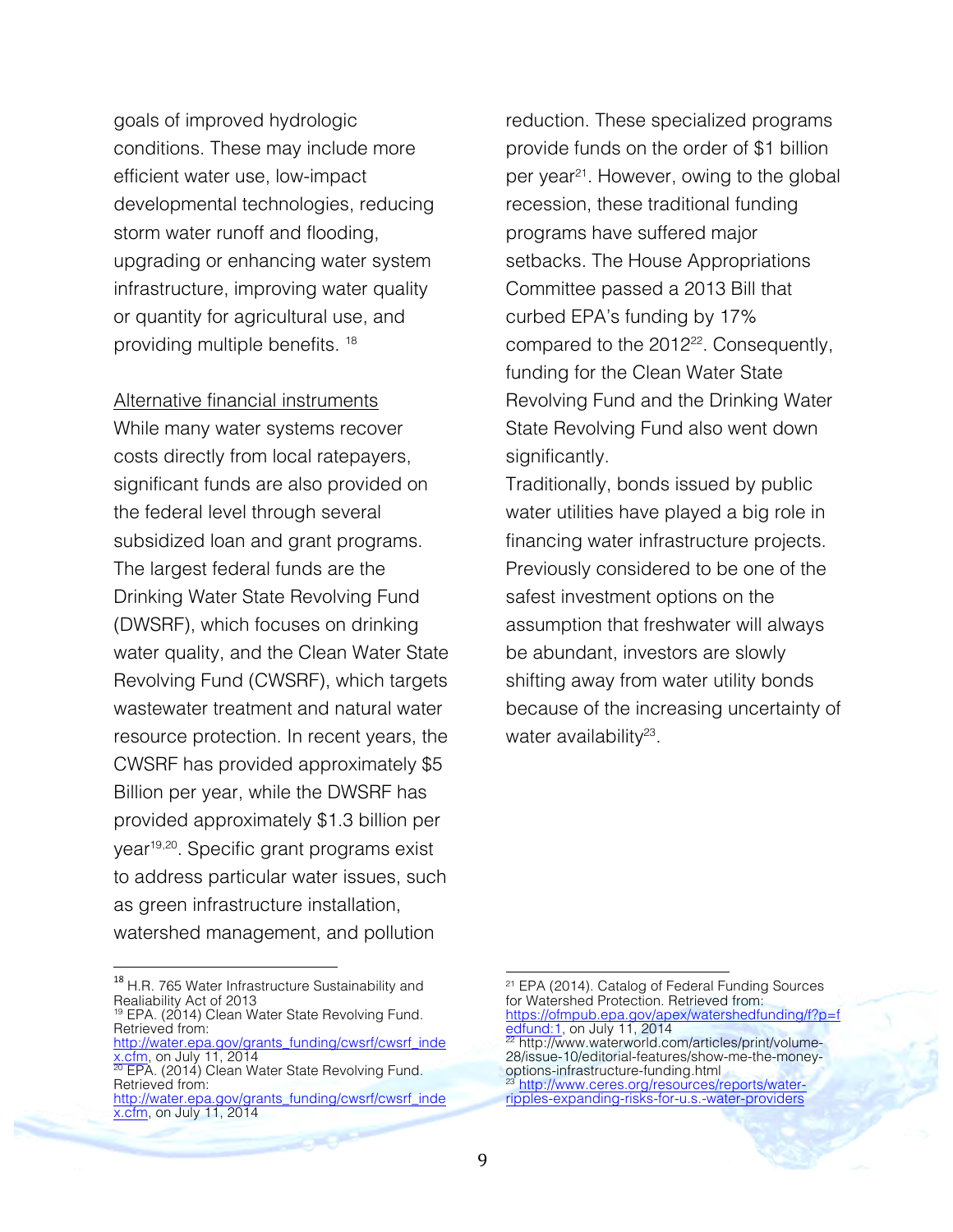#### Stakeholders Affected

Increases in the vulnerability of water supply affect agricultural, industrial, and domestic use. As the third most populous country, with 318,000,000 people, the United States' water supply and usage affects millions of people a day in very different ways. Two of the most populated states, with a population of 38,330,000 in California and 26,450,000 in Texas, have drier, more arid climates and are more prone to experiencing periods of drought. Whereas the top ten highest density states are all along the East Coast, from Florida to Massachusetts, which has an increased risk of flooding and severe storms due to climate change.

Agriculture accounts for a significant portion of the country's water consumption. In 2008, a total of 79,863,524 acres in only 17 states were irrigated croplands. Just five states account for 52% of the total irrigated acreage. Agricultural water comes from a variety of sources, including rivers, streams, canals, lakes, groundwater, and rainwater. Changes in the quantity, quality, and reliability of these sources can dramatically affect food prices and national security.

Industries are major water consumers, with approximately 90% of industrial withdrawals occurring in 23 states. Although industry withdrawals have decreased by 30% since 1985 as



Figure 7: Total Irrigation water withdrawals, 2005: Source: USGS 2014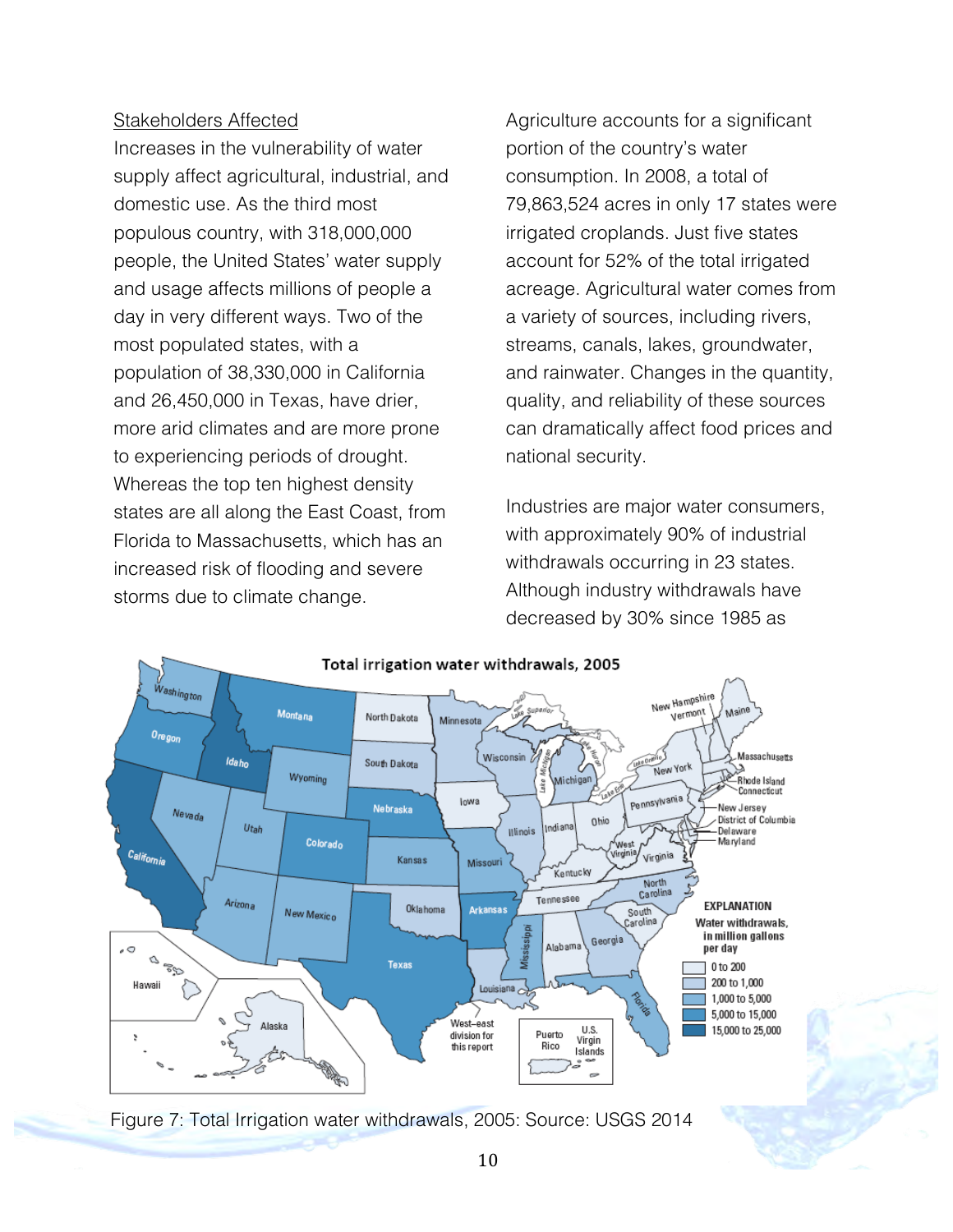

Figure 6: Sector-wise breakdown of freshwater withdrawals in the US. Source: USGS (2005)

manufacturing employment declined by 19%, new industries are beginning to increase usage. Since water is used in many procedures, including fabricating, washing, processing, transporting, cooling it is an essential part of industrial needs. New industries continue to come online every year, like biofuel refining. In order to accommodate all their water needs, alternative water should be considered for use, like waste, saline, or grey water.

Significant problems in water infrastructure also stem from domestic consumers. American homes waste approximately 11,000 gallons of water every year as a result of running toilets, dripping faucets, and household pipes, amounting to more than one trillion gallons of water each year. Increasing population will continue to stress these systems past the point of repair and will ultimately necessitate complete renovations.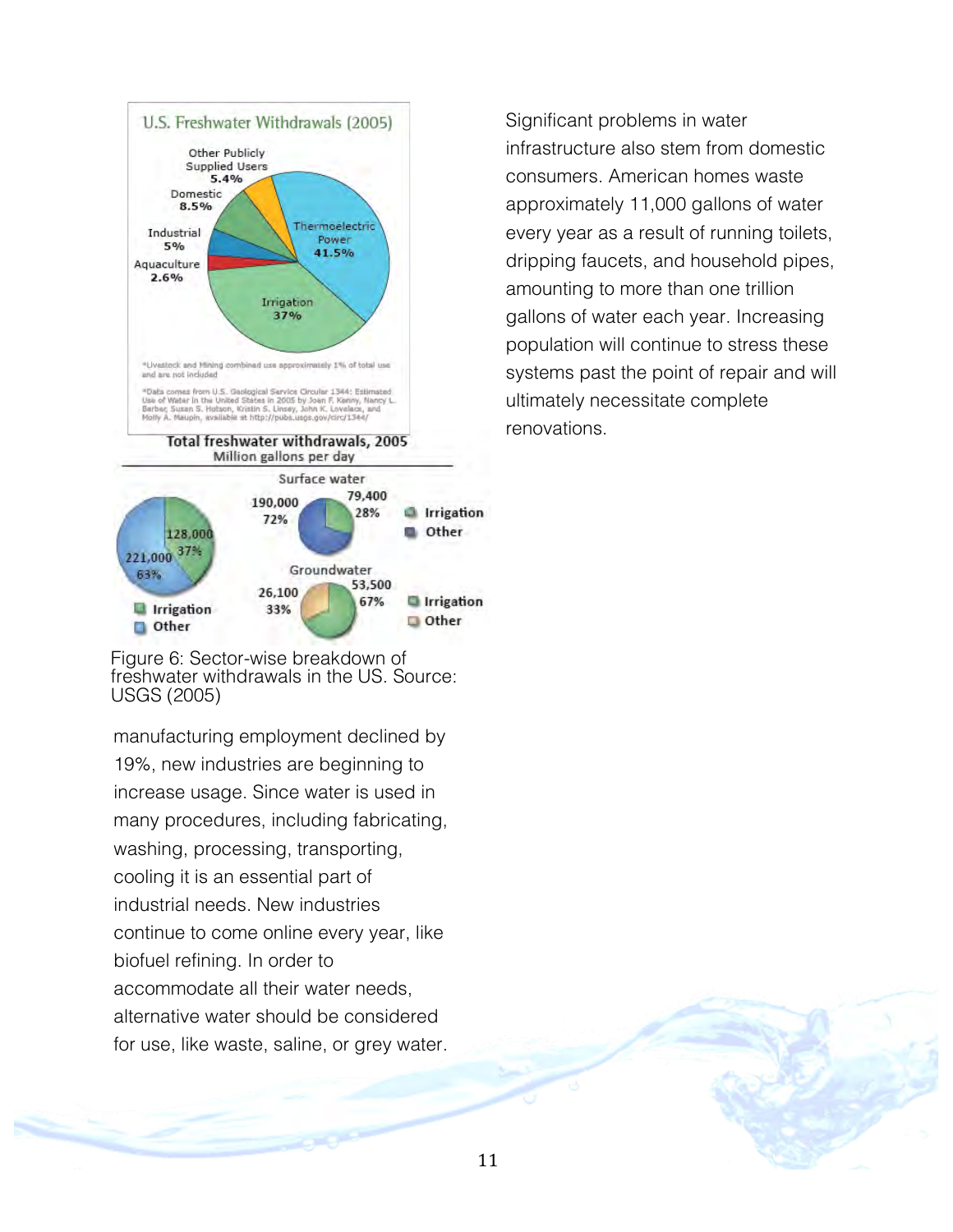

Domestic Water Use in Gallons per Day per Person and Projected Percent population Change by 2030

Water data from USGS, Estimated Use of Water in the United States in 2005. Table 6, Page 20; population data from U.S. Census Bureau, State Interim Population Projections by Age and Sex: 2004-2030.



## **4. Supported Projects & Potential Impacts**

## Supported Projects

H.R. 765 supports a broad range of efforts to improve water systems, many of which do not fit the more traditional idea of a water infrastructure project. Section 1. c) of the Bill provides a list of appropriate uses for funds, including:

- water metering;
- managing, reducing, treating, or reusing municipal storm and waste water;
- constructing desalination plants;
- watershed preservation and protection;
- renewable energy integration in water systems;
- adaptive water pricing policies;
- agricultural water banking;
- floodplain reclamation; and
- water system sustainability modeling.

For ease of classification, supported water infrastructure projects can be grouped into four project categories: natural, technological, structural, and regulatory.

## **Natural**

Natural water infrastructure solutions seek to promote the flow of water by restoring natural ecosystems. This can be accomplished through the removal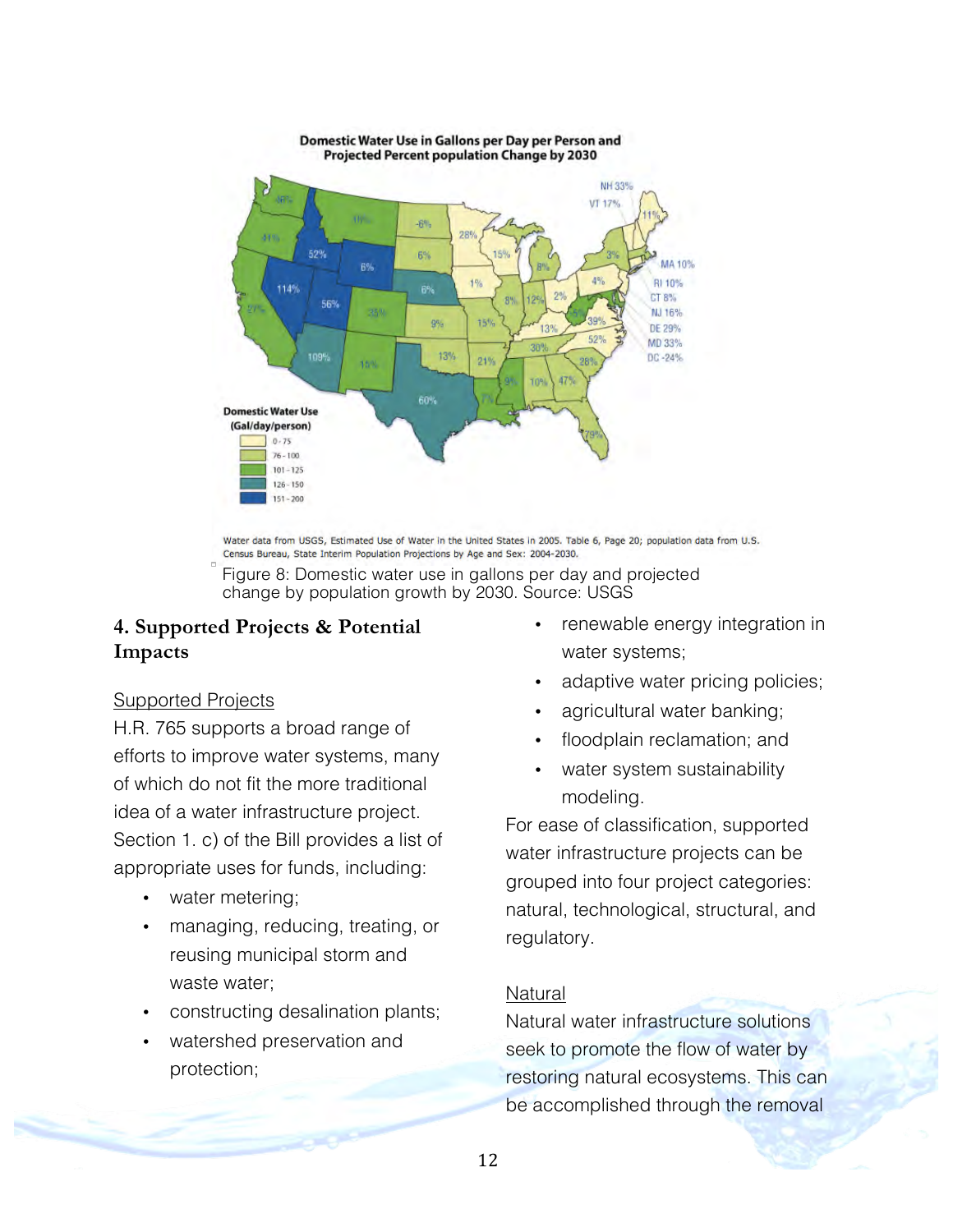of manmade structures such as dams or concrete channels, or through the engineering of 'green' infrastructure that mimics a natural system.

#### **Technological**

Technological water infrastructure solutions seek to complement existing water treatment, distribution, or collection systems by providing automated data collection and system control services, or network optimization solutions.

#### **Structural**

Structural water solutions look to improve systems through the upgrading of traditional water systems. Structural water solutions like water treatment facilities, desalination plants, and flood levees can improve hydrologic conditions on large scales, while solutions like porous concrete or upgraded water mains achieve more localized impacts.

#### **Regulatory**

Regulatory water infrastructure solutions seek to advance water systems with 'soft' measures, taking advantage of the influence that the public sector can have on consumer and private sector behavior. Regulatory projects supported by H.R. 765 are mostly demand side management solutions, such as adaptive water pricing, but can

also include supply side management solutions like groundwater banking policies.

#### Beneficial Impacts

In providing this support, the Bill hopes to create water systems that emphasize decentralization, reduce environmental impact, enhance natural ecosystem functions, and focus on water conservation. These types of projects can have many beneficial impacts on the environment, water infrastructure, and the communities they serve.

#### Impacts on the Environment

Projects that restore the natural flow of water will both increase green space and take advantage of ecosystem services that enhance water quantity and quality. For example, river restoration projects that replace straight concrete channels with naturally meandering flow paths and riparian wetland buffers will not only offer natural water treatment and flood protection, but also encourage the development of native species that are well adapted to pre-industrialization water levels and flows.

#### Impacts on Infrastructure

Installation of decentralized infrastructure allows water to be contained and managed within smaller areas. The installation of porous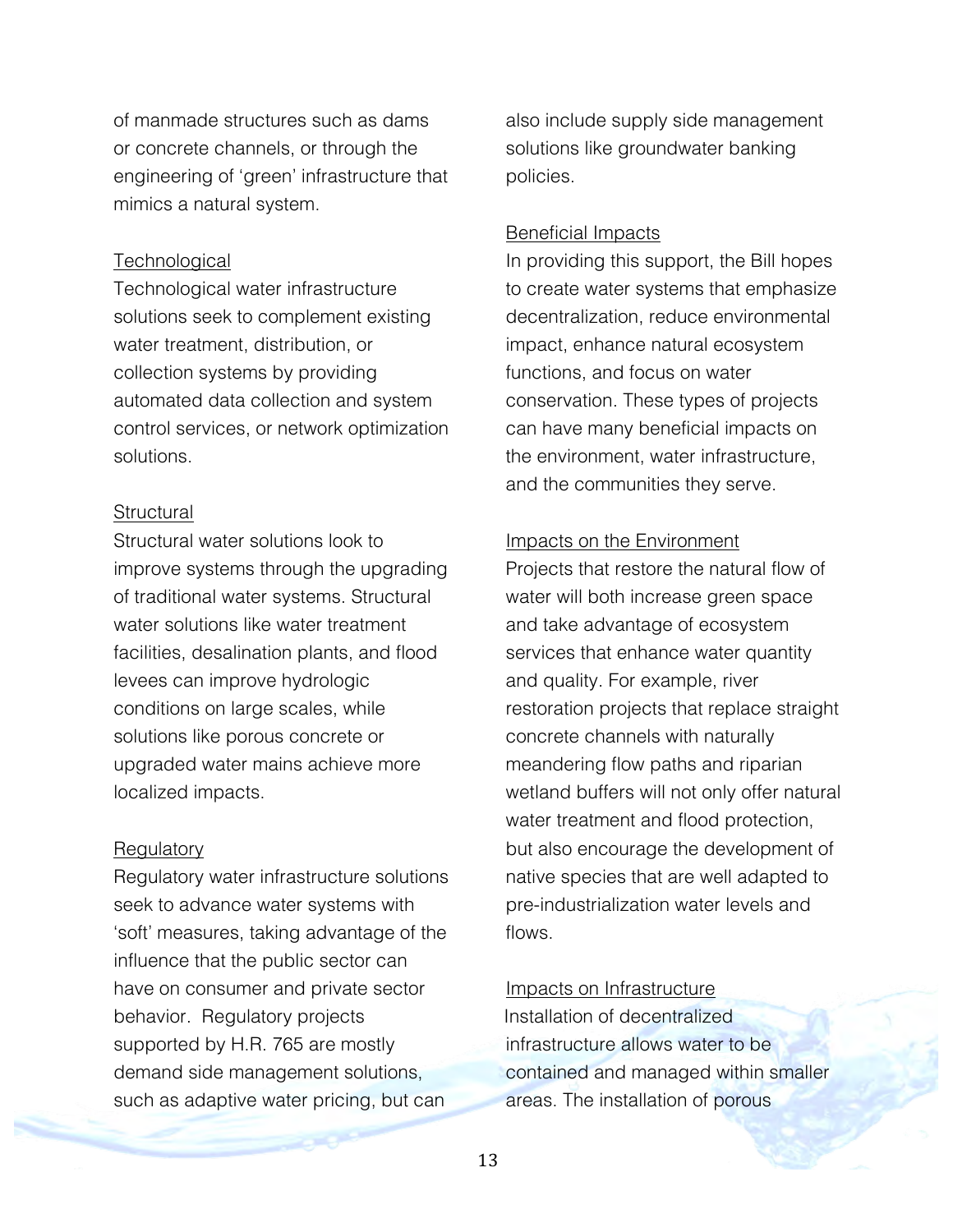concrete, for example, reduces urban runoff by retaining precipitation in the subsurface. This redistribution of water reduces the stress of intense rainfall on storm-water collection networks, particularly benefitting municipalities with combined sewer outfalls that discharge raw sewage into water bodies during storm events. Several green infrastructure solutions, such as green roofs and riparian buffers, also serve to mitigate the damaging effects of storms by reducing the magnitude of peak flows during rain events. The concept of retaining water, and slowing its path to a receiving water body, serves to benefit municipal infrastructure by diminishing the effects of flooding which seems to be an increasingly common occurrence in urban areas.

#### Impacts on communities

Communities will benefit from H.R. 765 in the form of more resilient, reliable and sustainable water systems. Decentralized water infrastructure will improve the ability of municipalities to adapt to changing hydrologic conditions by decreasing the risk of water system failure and allowing for incremental improvements to be made without expensive overhauls of more traditional infrastructure. Projects like gradual installations of porous concrete roadways can help reduce the

sediment load to water resources. Natural infrastructure solutions have a multitude of benefits, from the beautification of the community, improvement of local water quality, natural water filtration and nutrient uptake, to the recharge of local aquifers. Water conservation strategies, which can be aided by technological and regulatory solutions, will make community water management systems more sustainable, with incentives for more judicious water use to curb the growth of water consumption.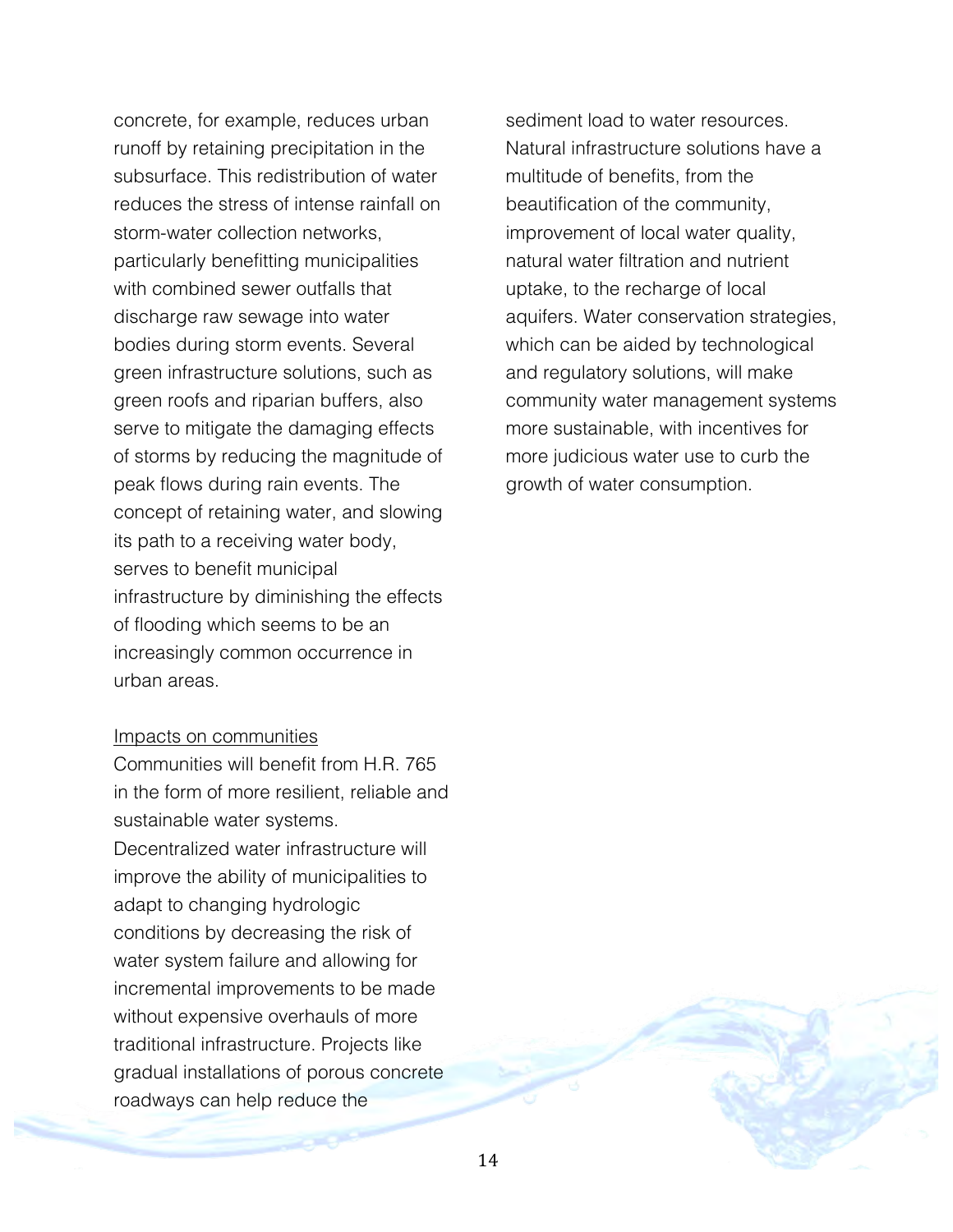

Smaller communities could benefit from local innovation that H.R. 765 grants can incentivize. Municipalities with lower tax bases will be given the opportunity to pursue the same innovative water management

strategies that more affluent communities have been able to explore by receiving a source of funds that emphasizes non-traditional infrastructure.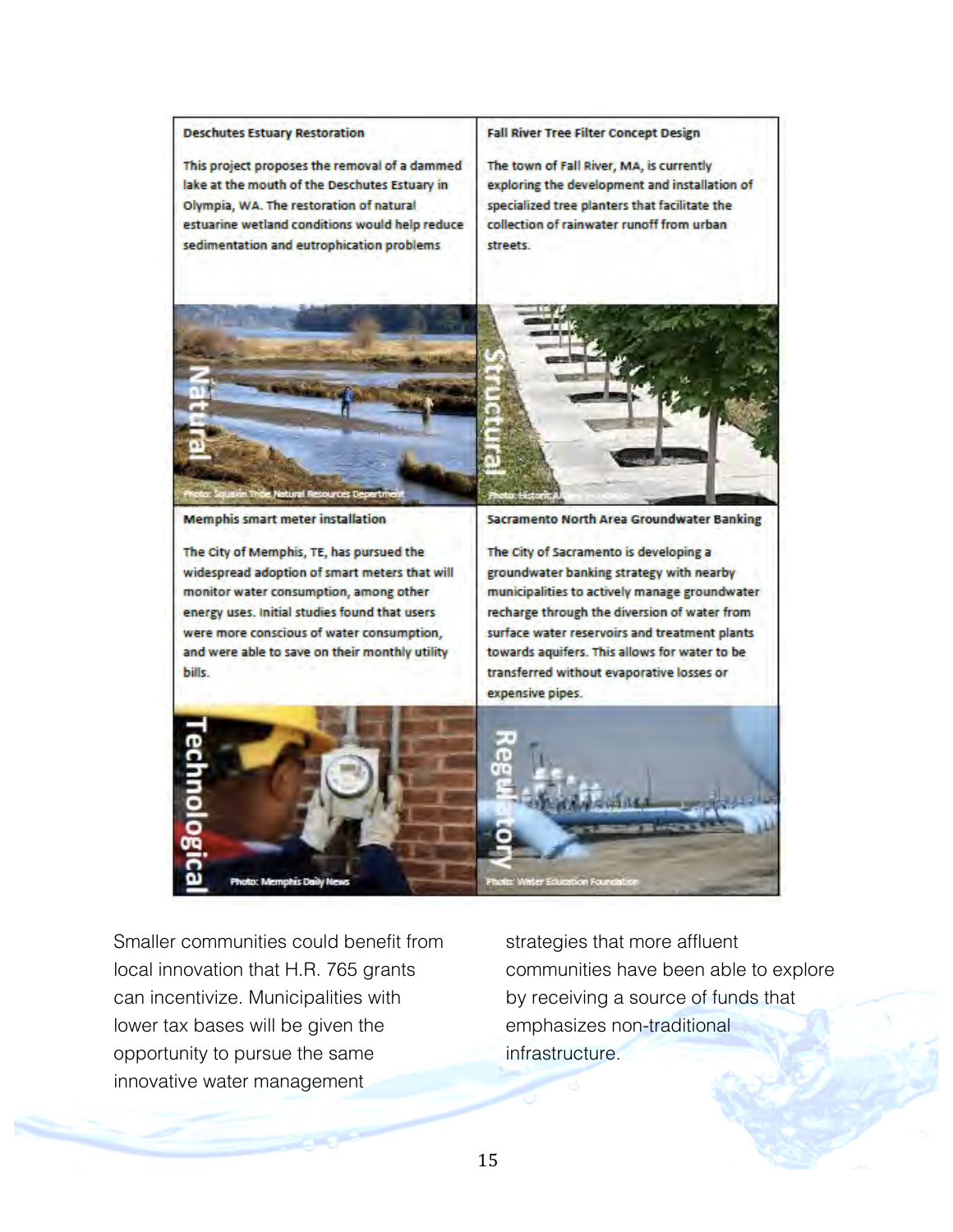#### **5. Controversies**

There are few scientific controversies for this Bill, but individual projects could generate controversy during the planning, design, construction, and maintenance phases. A number of processes have cost-benefit controversies, such as desalination plants. While a desalination plant can provide a very valuable resource in drinking water, it can also damage ecosystems. A particular scientific controversy case study is highlighted below.

Desalination is the process of removing salts from non-potable water sources such as seawater, creating fresh and safe, drinking water. It is a droughtproofed technique and can be implemented at any time of the year. A popular desalination technology is reverse osmosis, which involves the pumping of saltwater through impermeable membranes under extremely high pressure. Although the technology currently accounts for approximately 60% of installed capacity in the nation, it has always been a controversial issue.24,25

<sup>25</sup> Feletcher, Jaimee "Controversial H.B. desalination plant seeks final approval" Nov.6, 2013

The recent debate between the Santa Barbara City Council and local environmental groups exemplified the controversies surrounding desalination plants. The plants were originally built in the 1990s in order to solve a water supply crisis in the late 1980's. Since 1991, the city received sufficient freshwater supply and decided to put the facility on constant hold. On February 11, 2014, the city announced a drought caused by three years of below average rainfall and decided to reactivate the plants.<sup>26</sup> The City Council and local energy companies believe that the desalination plants will help the city obtain a new source of high-quality drinking water and reduce reliance on outside water sources. Furthermore, the construction of the plants will deliver an economic boost and create more job opportunities in the city.

However, several local environmental groups and scientists argue that there will be controversies over reactivation of the plants. Highly saline effluent, or brine, would go back to the ocean and damage marine life. Second, the desalination plants consume large amounts of electricity. Third, the project would cost approximately \$29 million to

!!!!!!!!!!!!!!!!!!!!!!!!!!!!!!!!!!!!!!!!!!!!!!!!!!!!!!!!!!!!!!!!!!!!!!!!!!!!!!!!!!

<sup>!!!!!!!!!!!!!!!!!!!!!!!!!!!!!!!!!!!!!!!!!!!!!!!!!!!!!!!</sup> <sup>24</sup> International Desalination Association-An overview http://idadesal.org/desalination-101/desalinationoverview/

http://www.ocregister.com/articles/water-534924 project-poseidon.html <sup>26</sup> Project Status, City of Santa Barbara, Accessed Jul.23, 2014 http://www.santabarbaraca.gov/gov/depts/pw/resour ces/system/sources/desalination.asp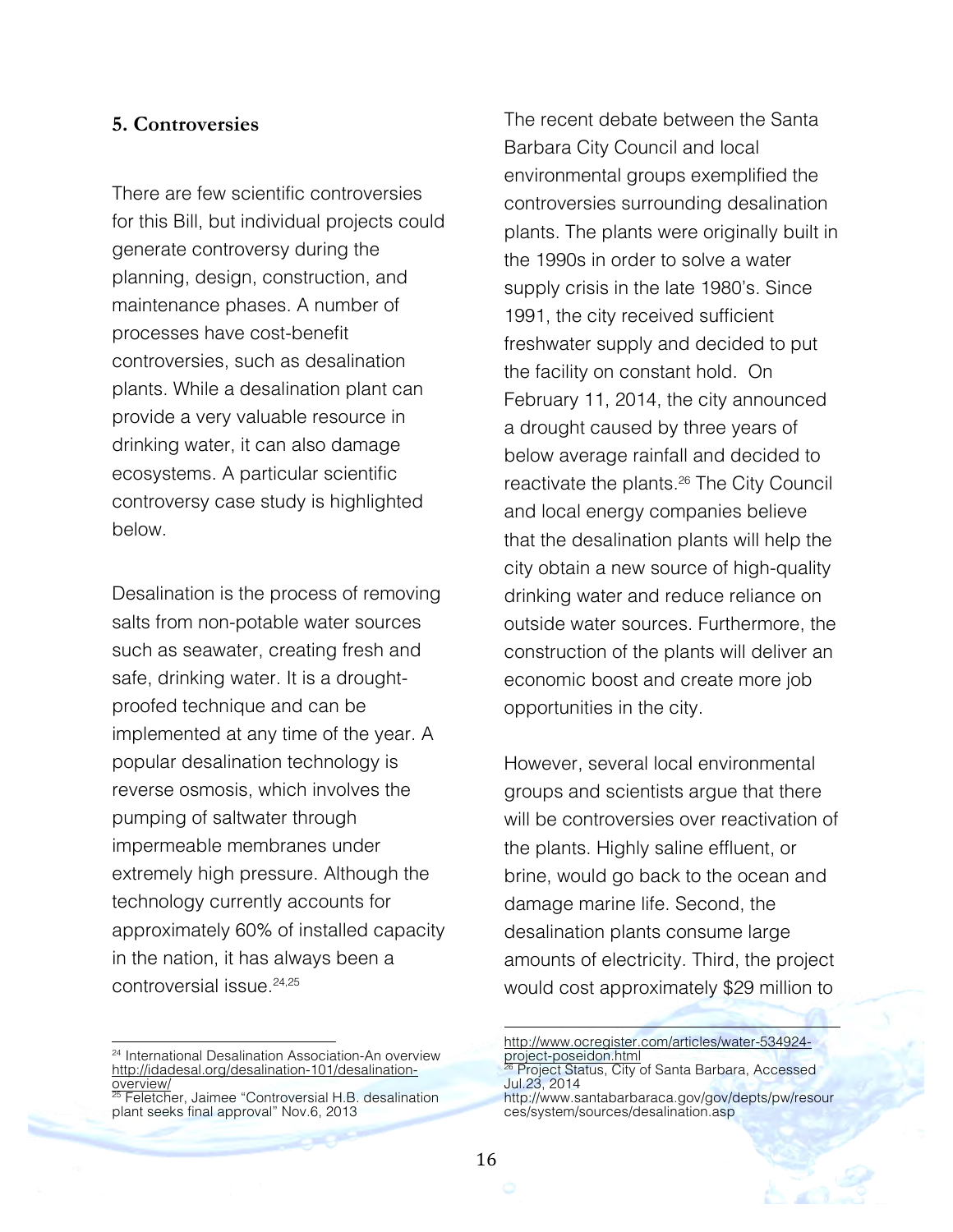start and \$5 million for annual operation.27

## **6. Program Measurements**

Indicators to measure the program could be grouped into four categories: water quality, water quantity, resilience improvement and ecosystem protection. Due to the broad nature of the different solution strategies, the indicators used for measuring success may vary depending on which solutions are chosen.

#### Indicators of Water Quality

To ensure water quality, the U.S. currently regulates over 90 different contaminants in drinking water. The measurement for water quality enhancement could focus on the concentration these contaminants, which are closely related to both human and environmental health.

Nitrate is a nitrogen-oxygen chemical unit that combines with various organic and inorganic compounds. Nitrate causes health problems for both adults and infants when present in public or private water supplies in amounts greater than the

drinking water standard of 10 milligrams per liter, set by EPA, Therefore, a lower concentration of nitrate presented in water indicates higher quality of water.

- Arsenic, a semi-metal element in the periodic table is linked to cancer of the bladder, lungs, skin, kidney, nasal passages, liver, and prostate when its concentration in water is greater than 0.010 parts per Billion.
- E. coli presence is a good indicator of bacterial level in the water. Its level can be attributed to sewage and animal waste release, which poses many health threats. In addition, since E. Coli produces a powerful toxin that causes severe illness, high presence of E. Coli indicates lower water quality.
- Turbidity measures the amount of suspended particles in water. Low turbidity is associated with healthy water quality, filtration effectiveness, and low presence of harmful microorganisms.

Even though the Bill supports a wide range of projects and the listed indicators above are not case specific, the level of Nitrate, Arsenic, E Coli, and suspended materials are key indicators of water quality of diverse water systems and are closely related to human and environmental health.

<sup>!!!!!!!!!!!!!!!!!!!!!!!!!!!!!!!!!!!!!!!!!!!!!!!!!!!!!!!</sup> <sup>27</sup> "Santa Barbara turning to desal to curb drought" May 20, 2014 http://calcoastnews.com/2014/05/santa-barbaraturning-desal-curb-drought/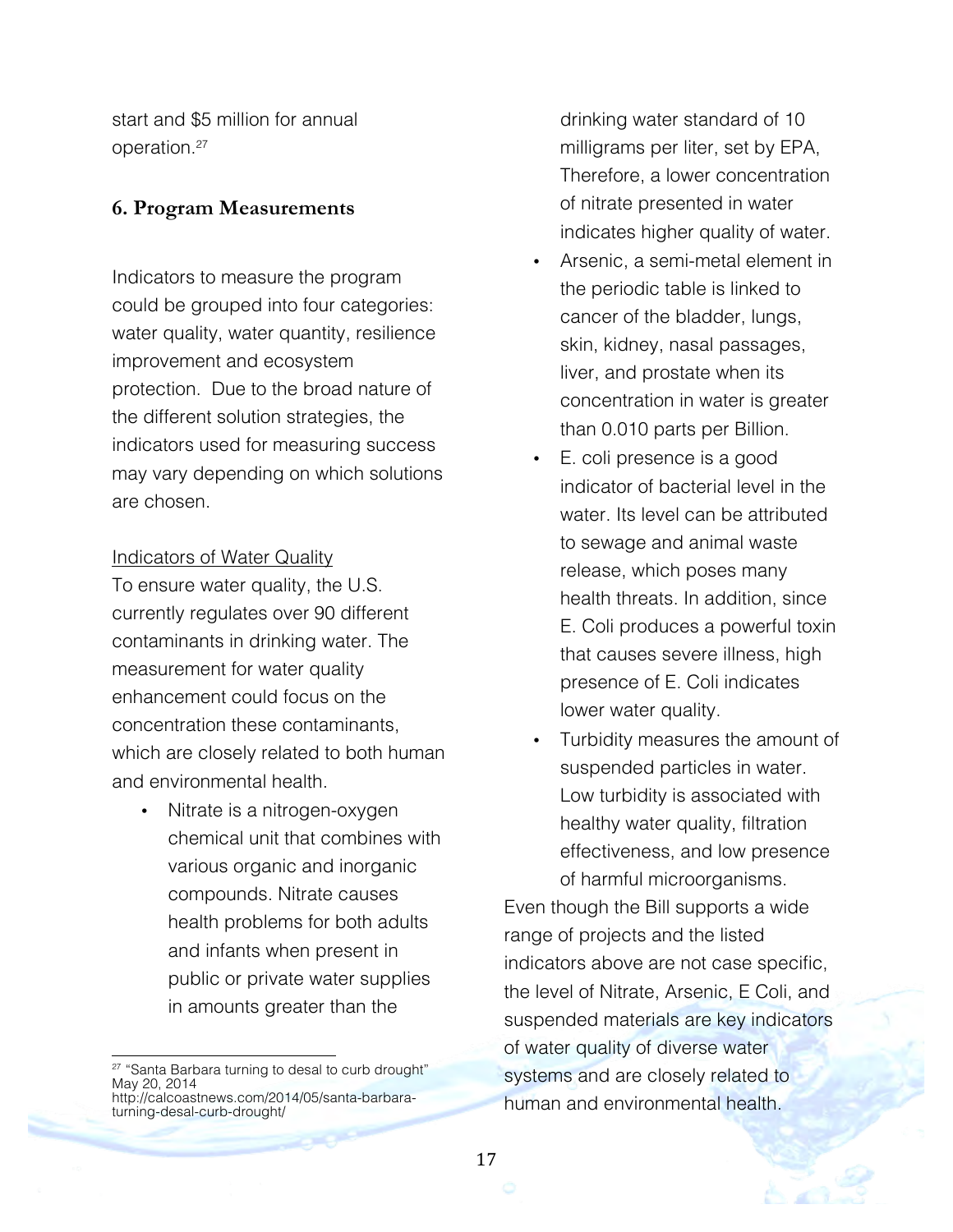#### Indicators of Water Quantity

To evaluate the improvement of water quantity supplied, the indicators should measure how much more quantity water is supplied by a water facility to satisfy the water demand in a particular region. Therefore, the Satisfaction of Water Demand and Water Availability Data are used as parameters to measure the improvement of water quantity.

- Satisfaction of Water Demand, is calculated based on the data of Total Water Consumed per year. It provides an annual overview of the water demand for any given region. The Satisfaction of Water Demand in the particular region is calculated by applying the Water System Capacity in the region divided by the Total Water Consumed per year. If the value is lower than 100%, it indicates the amount of water supplement from the water system does not match the total water demand in that region. This indicates water shortage for the region.
- Water Availability measures the number of annual water cut down due to natural disasters, such as flood and storm. A lower Water Availability indicates that the water system supplies enough water continuously.

## Indicators of Resilience Improvement In addition to the measurement of water

quality and quantity, indicators of measuring resiliency improvement are important in ensuring improved resiliency and sustainability of water infrastructure. Rather than measuring the resilience directly, the data of Annual Non-Routine Water Infrastructure Repair Cost and Rate of Recovery from Environmental Stresses tests can reflect whether the resilience of water systems is improved.

- Annual Non-Routine Water Infrastructure Repair Cost is the total irregular infrastructure repair cost each year, which in turn gauges overall infrastructure resilience. More specifically, a higher Annual Non-Routine Water Infrastructure Repair Cost indicates lower resilience of the water system.
- Rate of Recovery from Environmental Stresses tests if the water system has the capacity to cope with and recover from extreme environmental stresses and shocks including extreme weather events such as storm and blizzard. It also measures how long the recovery takes. A longer recovery time is associated with lower resilience.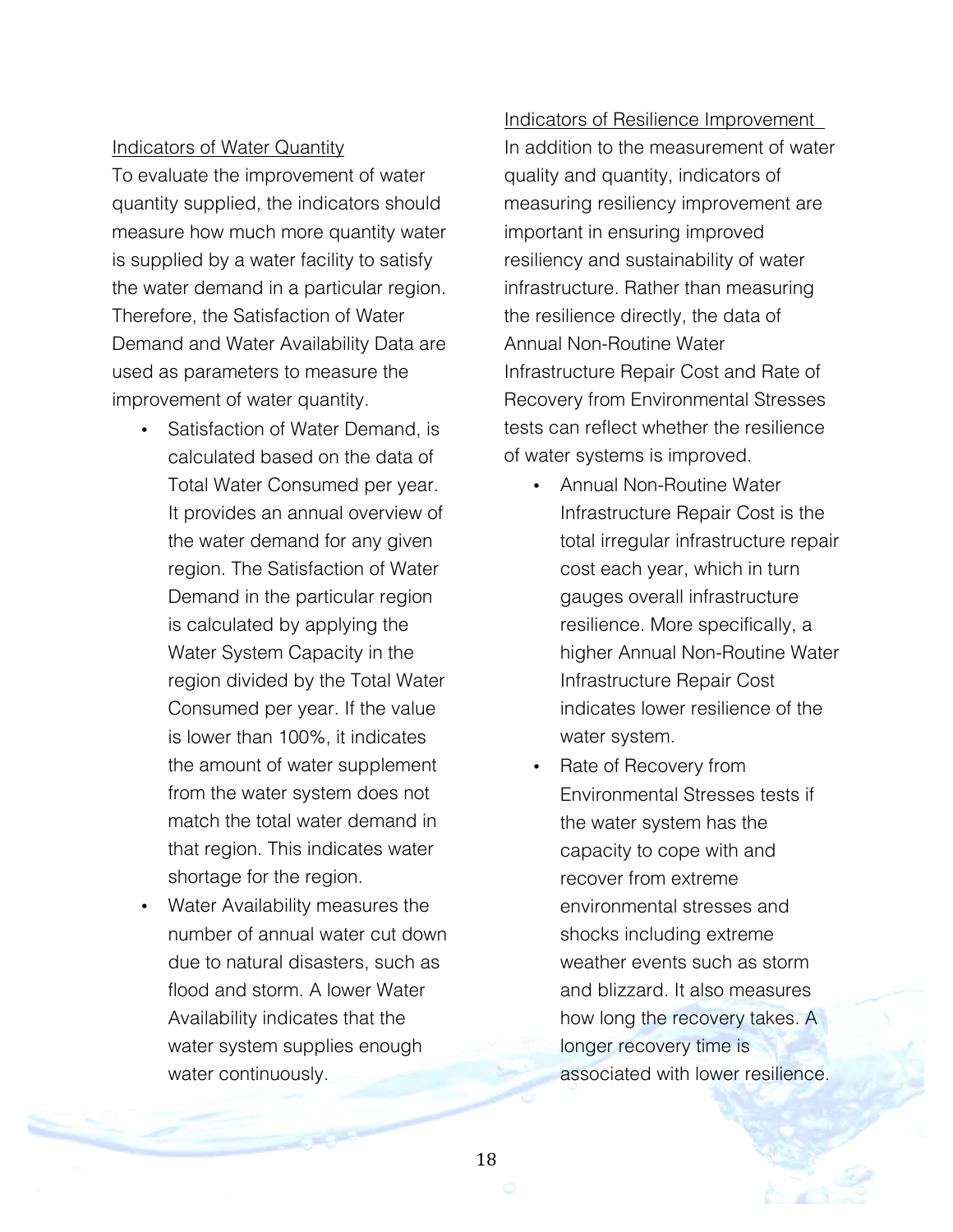Indicators of Ecosystem Protection Besides engineered infrastructures, this Bill also aims to enhance water management by increasing watershed preservation and protection, through the use of natural infrastructure like restoration and conservation of wetlands. Percentage Covered of Native Plant Species and Average Wetland Buffer Width are two indicators used to measure the success of ecosystem protection.

- Percentage of Area Covered of Native Plant Species is a core indicator of ecological integrity. It focuses on biotic quality, which supplements output quantity measures of wetlands acreage. Higher percentages indicate a more successful wetland conservation or restoration.
- Average Wetland Buffer Width describes the width of the tract of land surrounding a wetlands area, which relates ecosystem health to anthropogenic land use. A greater buffer width from an intact ecosystem, such as a wetland, provides better flood abatement and water filtration of nutrients and sediments.

## **7. Conclusion**

A combination of changing hydrological conditions and aging infrastructure threatens existing water networks. The funding gap to address the challenge of renovating, repairing and innovating water systems is significant. Funding programs like H.R. 765 can go a long way in providing financial support to many different kinds of smaller scale water infrastructure projects. The broad scope of the Bill ensures that a wide variety of projects, with regional and risk-specific parameters will be considered.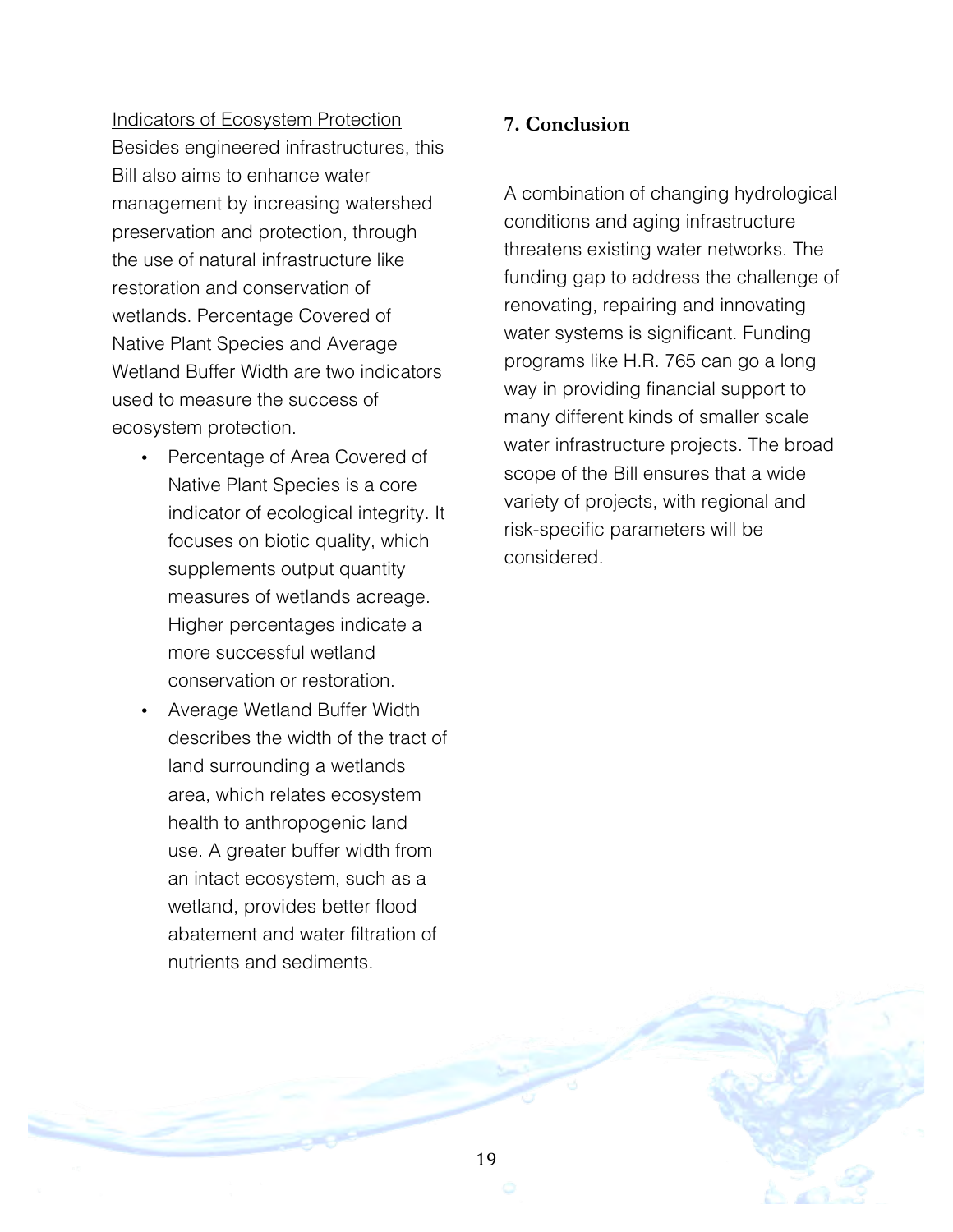## **Bibliography**

American Water Works Association, Buried No Longer: Confronting America's Water Infrastructure Challenge. http://www.infrastructurereportcard.org/ drinking-water/

California agricultural production statistics, accessed June 3, 2014, http://www.cdfa.ca.gov/statistics/

California Department of Water Resources: http://www.water.ca.gov/watercondition s/,

CCSP (2008). The Effects of Climate Change on Agriculture, Land Resources, Water Resources, and Biodiversity in the United States . A Report by the U.S. Climate Change Science Program and the Subcommittee on Global Change Research. Backlund, P. et al. U.S. Environmental Protection Agency, Washington, DC, USA.

Earth Observatory: Global Temperatures, Accessed June 10, 2014,

http://earthobservatory.nasa.gov/Featur es/WorldOfChange/decadaltemp.php.

EPA. (2014) Clean Water State Revolving Fund. Retrieved from: http://water.epa.gov/grants\_funding/cw srf/cwsrf\_index.cfm, on July 11, 2014

EPA (2014). Catalog of Federal Funding Sources for Watershed Protection. Retrieved from:

https://ofmpub.epa.gov/apex/watershed funding/f?p=fedfund:1, on July 11, 2014

Henson, Bob. California Drying': the outlook for rainfall, water supply, and energy, January 13, 2014, http://www2.ucar.edu/atmosnews/opinio n/10879/california-dryin

Irrigation Water Use, Accessed June 17, 2014, http://water.usgs.gov/edu/wuir.html.

Jenkins, Marion et al, "optimization of California's water supply system: results and insights," Journal of water Resources Planning & Management 130 (4): 271–280

Leak Detection, Mar 13, 2010, http://www.water.ca.gov/wateruseefficie ncy/leak/

Lusvardi, Wayne, Drought could cascade through State Infrastructure, January 23, 2014, http://calwatchdog.com/2014/01/23/dro ught-could-cascade-through-stateinfrastructure/

State and Country Quick Facts: California," last revised June 11, 2014, http://quickfacts.census.gov/qfd/states/ 06000.html.

Statewide average temperature ranks, June 16, 2014,

http://www.ncdc.noaa.gov/sotc/service/ national/statewidetavgrank/201306-<br>201405.gif.

Social Sciences - Environmental Sciences: William R. L. Anderegg, James W. Prall, Jacob Harold, and Stephen H. Schneider, Expert credibility in climate change PNAS 2010 ; published ahead of print June 21, 2010, doi:10.1073/pnas.1003187107 NASA. 2012.

The Water Cycle and Climate Change. http://earthobservatory.nasa.gov/Featur es/Water/page3.php

USGCRP (2009). Global Climate Change Impacts in the United States . Karl, T.R. J.M. Melillo, and T.C. Peterson (eds.). United States Global Change Research Program. Cambridge University Press, New York, NY, USA.